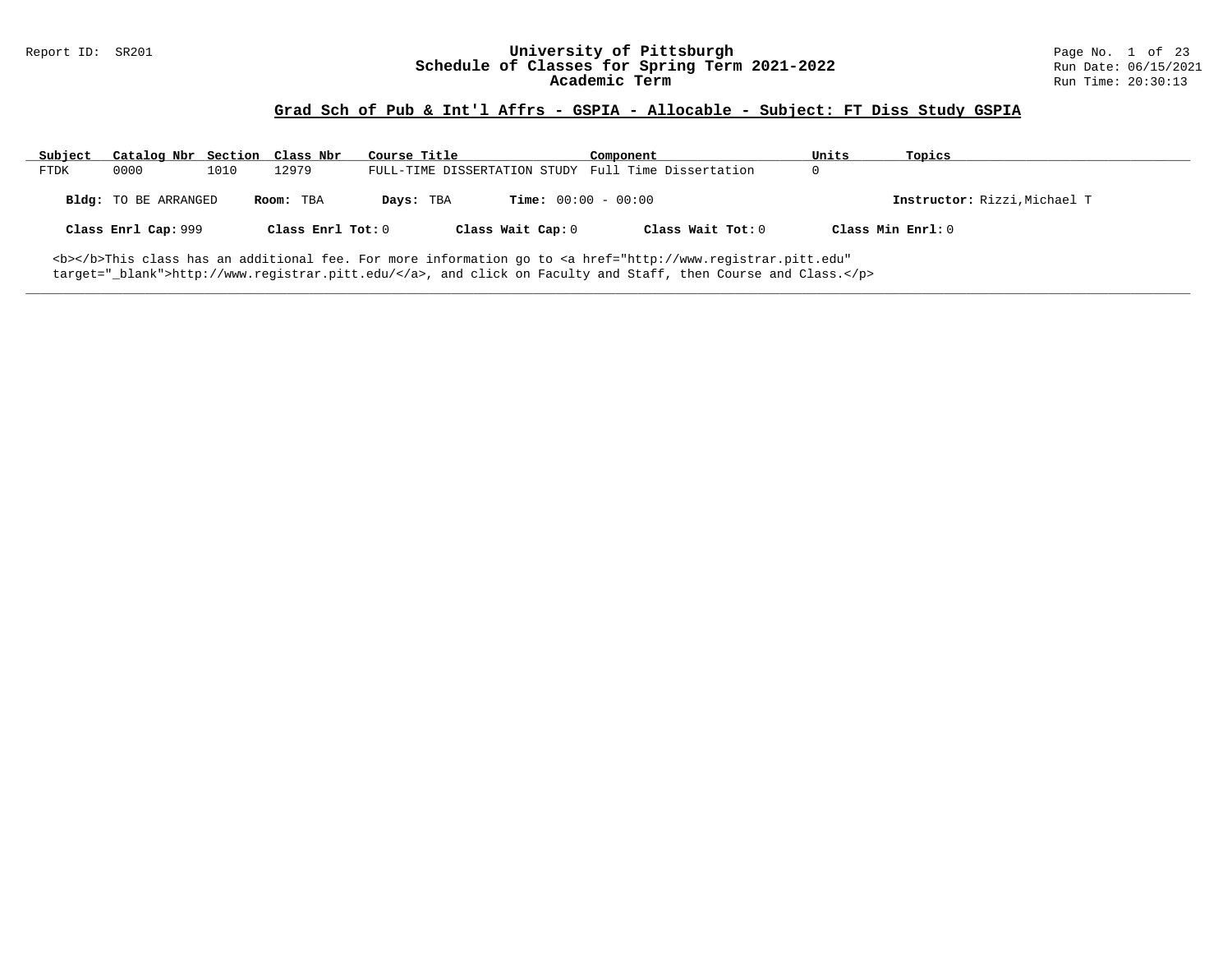# Report ID: SR201 **University of Pittsburgh University of Pittsburgh** Page No. 2 of 23<br>**Schedule of Classes for Spring Term 2021-2022** Run Date: 06/15/2021 Schedule of Classes for Spring Term 2021-2022<br>Academic Term

### **Grad Sch of Pub & Int'l Affrs - GSPIA - Allocable - Subject: Full-Time Internship**

| Subject | Catalog Nbr Section Class Nbr |      |                   | Course Title               |                              | Component         | Units             | Topics                          |
|---------|-------------------------------|------|-------------------|----------------------------|------------------------------|-------------------|-------------------|---------------------------------|
| FTIK    | 0000                          | 1010 | 15286             | FULL-TIME INTERNSHIP STUDY |                              | Internship        |                   |                                 |
|         | Bldg: TO BE ARRANGED          |      | Room: TBA         | Days: TBA                  | <b>Time:</b> $00:00 - 00:00$ |                   |                   | Instructor: Griffith, Emmylou D |
|         | Class Enrl Cap: 999           |      | Class Enrl Tot: 0 |                            | Class Wait Cap: 0            | Class Wait Tot: 0 | Class Min Enrl: 0 |                                 |
|         |                               |      |                   |                            |                              |                   |                   |                                 |

**\_\_\_\_\_\_\_\_\_\_\_\_\_\_\_\_\_\_\_\_\_\_\_\_\_\_\_\_\_\_\_\_\_\_\_\_\_\_\_\_\_\_\_\_\_\_\_\_\_\_\_\_\_\_\_\_\_\_\_\_\_\_\_\_\_\_\_\_\_\_\_\_\_\_\_\_\_\_\_\_\_\_\_\_\_\_\_\_\_\_\_\_\_\_\_\_\_\_\_\_\_\_\_\_\_\_\_\_\_\_\_\_\_\_\_\_\_\_\_\_\_\_\_\_\_\_\_\_\_\_\_\_\_\_\_\_\_\_\_\_\_\_\_\_\_\_\_\_\_\_\_\_\_\_\_\_**

<b></b>This class has an additional fee. For more information go to <a href="http://www.registrar.pitt.edu" target="\_blank">http://www.registrar.pitt.edu/</a>, and click on Faculty and Staff, then Course and Class.</p>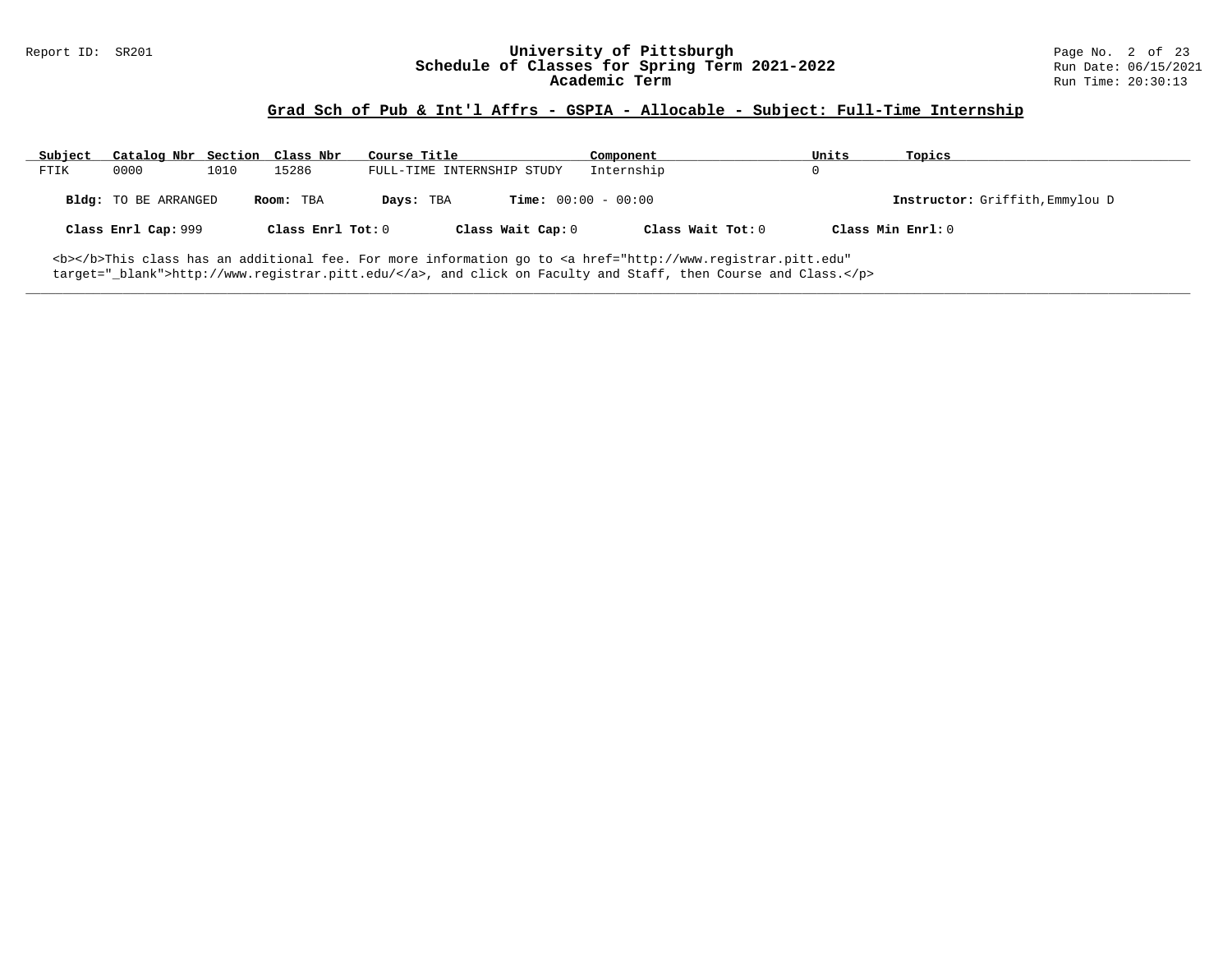#### Report ID: SR201 **University of Pittsburgh** Page No. 3 of 23 **Schedule of Classes for Spring Term 2021-2022** Run Date: 06/15/2021 **Academic Term** Run Time: 20:30:13

| Catalog Nbr Section Class Nbr<br>Subject                                                                                       | Course Title <b>Source Search</b><br>Component                                                                                                             | Units<br>Topics                 |
|--------------------------------------------------------------------------------------------------------------------------------|------------------------------------------------------------------------------------------------------------------------------------------------------------|---------------------------------|
| 29064<br>PIA<br>2020<br>1050                                                                                                   | ADMINSTRTN OF PUBLIC AFFAIRS Lecture                                                                                                                       | $\mathcal{L}$                   |
| Bldg: Wesley W Posvar Halkoom: 03415                                                                                           | <b>Time:</b> $12:00 - 14:55$<br>Days: M                                                                                                                    | Instructor: Miller, David Young |
| Class Enrl Cap: 15<br>Room Characteristics: PeopleSoft - Scheduled (PS)(1)                                                     | Class Enrl Tot: 0 Class Wait Cap: 0<br>Class Wait Tot: 0                                                                                                   | Class Min $Enr1: 0$             |
| 2020<br>1130<br>26192<br>PIA                                                                                                   | ADMINSTRTN OF PUBLIC AFFAIRS Lecture                                                                                                                       | 3                               |
| Bldg: Wesley W Posvar Halkoom: 03431 Days: W                                                                                   | $Time: 18:00 - 21:00$                                                                                                                                      | Instructor: Hollibaugh, Gary E  |
| Class Enrl Cap: 30<br>Class Enrl Tot: 0<br>Room Characteristics: PeopleSoft - Scheduled (PS)(1)                                | Class Wait Cap: 0<br>Class Wait Tot: $0$                                                                                                                   | Class Min Enrl: 0               |
| 2021<br>1060<br>18137<br>PIA                                                                                                   | INTERNATIONAL AFFAIRS<br>Lecture                                                                                                                           | $\overline{3}$                  |
| Bldg: Wesley W Posvar HalRoom: 03800                                                                                           | Days: Th<br>Time: $15:00 - 17:55$                                                                                                                          | Instructor: Rizzi, Michael T    |
| Class Enrl Cap: 40<br>Class Enrl Tot: 0<br>Room Characteristics: PeopleSoft - Scheduled (PS)(1)                                | Class Wait Cap: 0<br>Class Wait Tot: 0<br>Attributes: African Studies, Asian Studies, European and Eurasian Studies, Global Studies, West European Studies | Class Min Enrl: 0               |
| 2022<br>1030<br>18138<br>PIA                                                                                                   | <b>OUANTITATIVE METHODS</b><br>Lecture                                                                                                                     | $\mathbf{3}$                    |
| Bldg: Wesley W Posvar Halkoom: 03800                                                                                           | Days: W<br><b>Time:</b> $09:00 - 12:00$                                                                                                                    | Instructor: Owen Palmer, Erica  |
| Class Enrl Cap: 30<br>Class Enrl Tot: 0<br>Attributes: African Studies<br>Room Characteristics: PeopleSoft - Scheduled (PS)(1) | Class Wait Cap: 0<br>Class Wait Tot: 0                                                                                                                     | Class Min Enrl: 0               |
| 2022<br>1040<br>21637<br>PIA                                                                                                   | Recitation<br>OUANTITATIVE METHODS                                                                                                                         | 3                               |
| Bldg: Wesley W Posvar Halkoom: 03431                                                                                           | <b>Days:</b> Th <b>Time:</b> $13:00 - 14:55$                                                                                                               | Instructor: Modic, Blaire C     |
| Class Enrl Cap: 30<br>Class Enrl Tot: 0<br>Room Characteristics: PeopleSoft - Scheduled (PS)(1)                                | Class Wait Cap: 0<br>Class Wait Tot: 0                                                                                                                     | Class Min Enrl: 0               |
| 2023<br>1010<br>27227<br>PIA                                                                                                   | INTERMEDT OUANTITATIVE METHS Lecture                                                                                                                       | $\mathbf{3}$                    |
|                                                                                                                                | Bldg: Wesley W Posvar Halkoom: 03911 Days: W Time: 09:00 - 11:55                                                                                           | Instructor: Jones, Daniel       |
| Class Enrl Cap: 60<br>Class Enrl Tot: 0<br>Room Characteristics: PeopleSoft - Scheduled (PS)(1)                                | Class Wait Cap: 0<br>Class Wait Tot: 0                                                                                                                     | Class Min Enrl: 0               |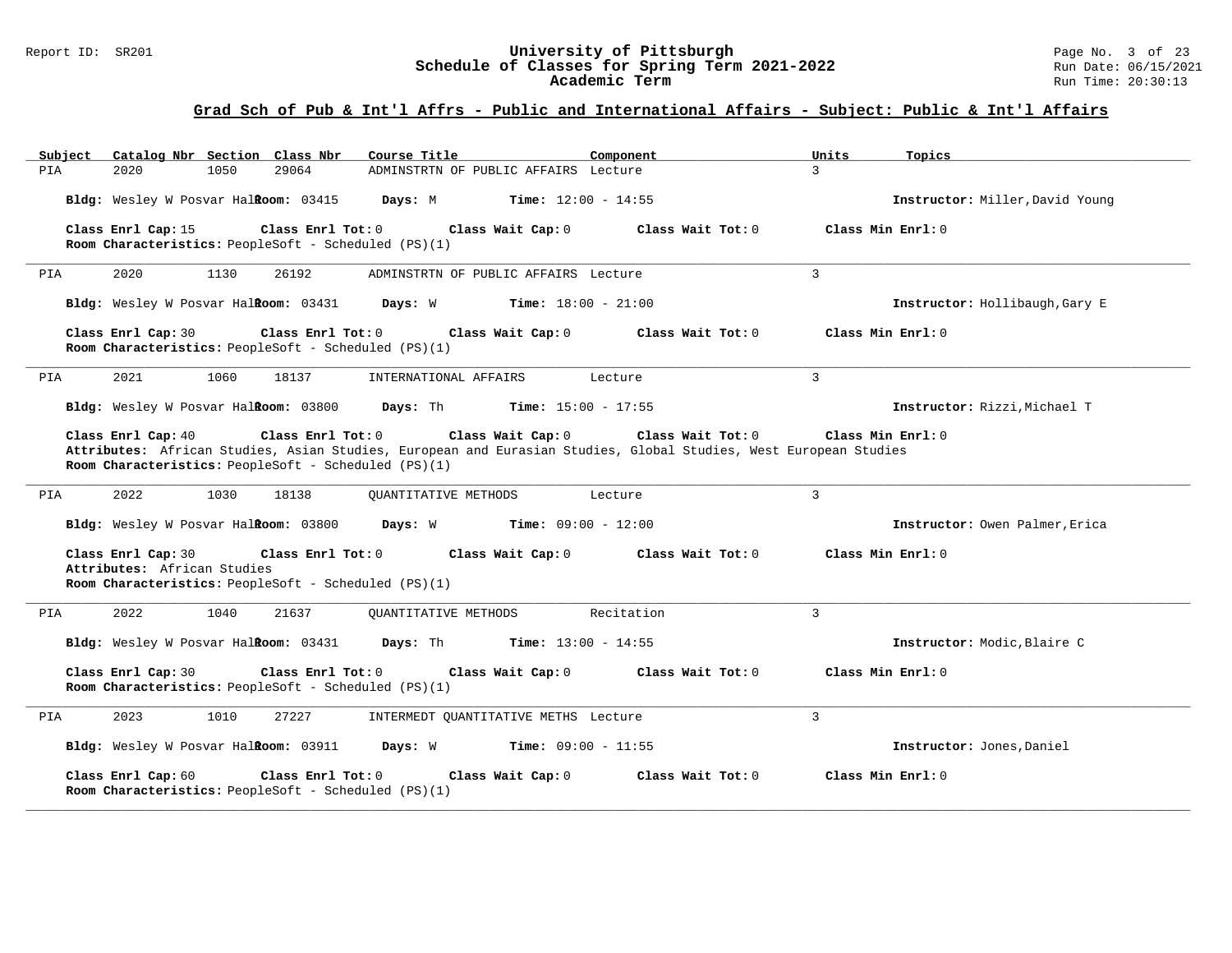#### Report ID: SR201 **University of Pittsburgh** Page No. 4 of 23 **Schedule of Classes for Spring Term 2021-2022** Run Date: 06/15/2021 **Academic Term** Run Time: 20:30:13

| Catalog Nbr Section Class Nbr<br>Subject                                                                                                                     | Course Title                                 | Component         | Units<br>Topics                  |
|--------------------------------------------------------------------------------------------------------------------------------------------------------------|----------------------------------------------|-------------------|----------------------------------|
| 27830<br>PIA<br>2023<br>1020                                                                                                                                 | INTERMEDT QUANTITATIVE METHS Recitation      |                   | $\mathcal{L}$                    |
| Bldg: Wesley W Posvar Halkoom: 03911                                                                                                                         | Days: F<br><b>Time:</b> $14:30 - 15:30$      |                   | Instructor: Gillespie, Lucy E    |
| Class Enrl Cap: 60<br>Class Enrl Tot: 0<br>Room Characteristics: PeopleSoft - Scheduled (PS)(1)                                                              | Class Wait Cap: 0                            | Class Wait Tot: 0 | Class Min Enrl: 0                |
| 2025<br>1050<br>18139<br>PIA                                                                                                                                 | MICROECONOMICS                               | Lecture           | 3                                |
| Bldg: Wesley W Posvar HalRoom: 03911                                                                                                                         | <b>Days:</b> Th <b>Time:</b> $18:00 - 20:55$ |                   | Instructor: Lewin, Michael       |
| Class Enrl Tot: 0<br>Class Enrl Cap: 30<br>Room Characteristics: PeopleSoft - Scheduled (PS)(1)                                                              | Class Wait Cap: 0                            | Class Wait Tot: 0 | Class Min Enrl: 0                |
| 2025<br>1055<br>27915<br>PIA                                                                                                                                 | MICROECONOMICS                               | Lecture           | 3                                |
| Bldg: Wesley W Posvar Halkoom: 03800                                                                                                                         | <b>Time:</b> $12:00 - 14:55$<br>Days: M      |                   | Instructor: Maksymenko, Svitlana |
| Class Enrl Cap: 30<br>Class Enrl Tot: 0<br>Room Characteristics: PeopleSoft - Scheduled (PS)(1)                                                              | Class Wait Cap: 0                            | Class Wait Tot: 0 | Class Min Enrl: 0                |
| 2027<br>1060<br>18140<br>PIA                                                                                                                                 | MACROECONOMICS                               | Lecture           | 3                                |
| Bldg: Wesley W Posvar Halkoom: 03911                                                                                                                         | Days: W<br>$Time: 18:00 - 21:00$             |                   | Instructor: Lewin, Michael       |
| Class Enrl Cap: 40<br>Class Enrl Tot: 0<br>Room Characteristics: PeopleSoft - Scheduled (PS)(1)                                                              | Class Wait Cap: 0                            | Class Wait Tot: 0 | Class Min Enrl: 0                |
| 2028<br>1100<br>18141<br>PIA                                                                                                                                 | PUBLIC POLICY ANALYSIS                       | Lecture           | 3                                |
| <b>Bldg:</b> Wesley W Posvar Hal <b>Room:</b> $03431$ <b>Days:</b> Tu <b>Time:</b> $12:00 - 14:50$                                                           |                                              |                   | Instructor: Mendeloff, John      |
| Class Enrl Cap: 30<br>Class Enrl Tot: 0<br>Attributes: Class Materials on Reserve at Hillman Library<br>Room Characteristics: PeopleSoft - Scheduled (PS)(1) | Class Wait Cap: 0                            | Class Wait Tot: 0 | Class Min Enrl: 0                |
| 2028<br>PIA<br>1190<br>18142                                                                                                                                 | PUBLIC POLICY ANALYSIS                       | Lecture           | 3                                |
| Bldg: Wesley W Posvar HalRoom: 03431                                                                                                                         | Days: Tu<br>$Time: 18:00 - 21:00$            |                   | Instructor: Hollibaugh, Gary E   |
| Class Enrl Cap: 30<br>Class Enrl Tot: 0<br>Room Characteristics: PeopleSoft - Scheduled (PS)(1)                                                              | Class Wait Cap: 0                            | Class Wait Tot: 0 | Class Min Enrl: 0                |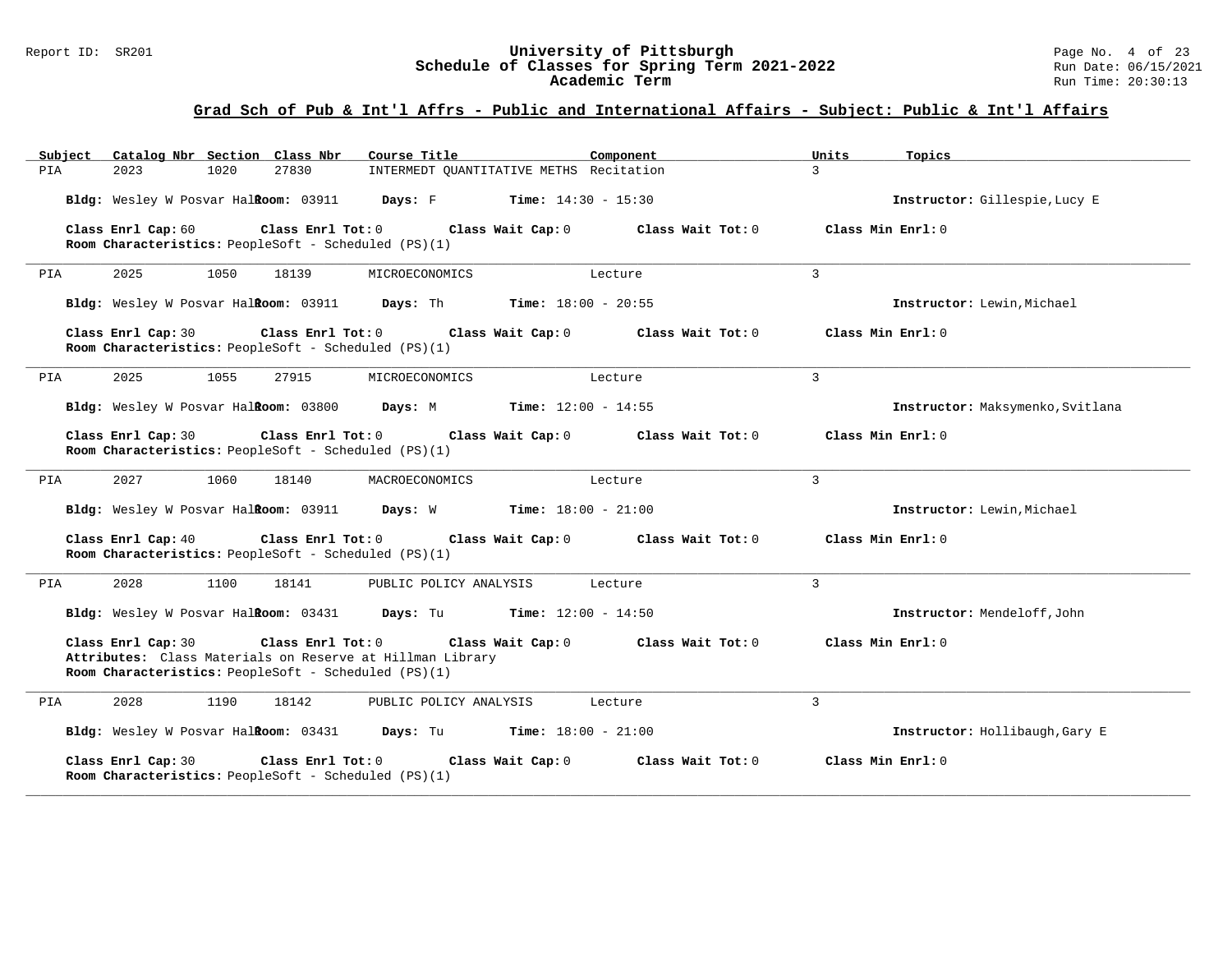#### Report ID: SR201 **University of Pittsburgh** Page No. 5 of 23 **Schedule of Classes for Spring Term 2021-2022** Run Date: 06/15/2021 **Academic Term** Run Time: 20:30:13

| Subject |                                                  |      | Catalog Nbr Section Class Nbr                                                                                                          | Course Title  |                        |                              | Component        |                                                                                                                                                                                                                                    | Units             | Topics                                                        |
|---------|--------------------------------------------------|------|----------------------------------------------------------------------------------------------------------------------------------------|---------------|------------------------|------------------------------|------------------|------------------------------------------------------------------------------------------------------------------------------------------------------------------------------------------------------------------------------------|-------------------|---------------------------------------------------------------|
| PIA     | 2090                                             | 1010 | 12980                                                                                                                                  | FOREIGN STUDY |                        |                              | Directed Studies |                                                                                                                                                                                                                                    | $3 - 12$          |                                                               |
|         | Bldg: TO BE ARRANGED                             |      | Room: TBA                                                                                                                              | Days: TBA     |                        | <b>Time:</b> $00:00 - 00:00$ |                  |                                                                                                                                                                                                                                    |                   | Instructor: Rizzi, Michael T                                  |
|         | Class Enrl Cap: 25                               |      | Class Enrl Tot: 0                                                                                                                      |               |                        | Class Wait Cap: 0            |                  | Class Wait Tot: 0                                                                                                                                                                                                                  |                   | Class Min Enrl: 0                                             |
|         |                                                  |      |                                                                                                                                        |               |                        |                              |                  |                                                                                                                                                                                                                                    |                   |                                                               |
|         |                                                  |      |                                                                                                                                        |               |                        |                              |                  | <b></b> This class has an additional fee. For more information go to <a <br="" href="http://www.registrar.pitt.edu">target="_blank"&gt;http://www.registrar.pitt.edu/</a> , and click on Faculty and Staff, then Course and Class. |                   |                                                               |
|         |                                                  |      |                                                                                                                                        |               |                        |                              |                  |                                                                                                                                                                                                                                    |                   |                                                               |
| PIA     | 2091                                             | 1520 | 21249                                                                                                                                  |               | FOREIGN EXCHANGE STUDY |                              | Directed Studies |                                                                                                                                                                                                                                    | $1 - 12$          |                                                               |
|         | Bldg: TO BE ARRANGED                             |      | Room: TBA                                                                                                                              | Days: TBA     |                        | <b>Time:</b> $00:00 - 00:00$ |                  |                                                                                                                                                                                                                                    |                   | Instructor: Rizzi, Michael T                                  |
|         | Class Enrl Cap: 35                               |      | Class Enrl Tot: 0                                                                                                                      |               |                        | Class Wait Cap: 0            |                  | Class Wait Tot: 0                                                                                                                                                                                                                  |                   | Class Min Enrl: 0                                             |
| PIA     | 2096                                             | 1030 | 17560                                                                                                                                  |               | CAPSTONE SEMINAR:      |                              | Seminar          |                                                                                                                                                                                                                                    | $\overline{3}$    |                                                               |
|         | Bldg: Wesley W Posvar HalRoom: 03911             |      |                                                                                                                                        | Days: M       |                        | <b>Time:</b> $15:00 - 17:50$ |                  | NONPROFIT CLINIC                                                                                                                                                                                                                   |                   | Instructor: Kearns, Kevin P                                   |
|         | Class Enrl Cap: 20                               |      | Class Enrl Tot: 0<br>Attributes: Class Materials on Reserve at Hillman Library<br>Room Characteristics: PeopleSoft - Scheduled (PS)(1) |               |                        | Class Wait Cap: 0            |                  | Class Wait Tot: 0                                                                                                                                                                                                                  |                   | Class Min Enrl: 0                                             |
| PIA     | 2096                                             | 1035 | 24962                                                                                                                                  |               | CAPSTONE SEMINAR:      |                              | Seminar          |                                                                                                                                                                                                                                    | 3                 |                                                               |
|         | Bldg: Wesley W Posvar HalRoom: 03800             |      |                                                                                                                                        | Days: F       |                        | <b>Time:</b> $09:00 - 11:50$ |                  |                                                                                                                                                                                                                                    |                   | PROJECT & DESIGN EVALUATION Instructor: Finkel, Mihriban Muqe |
|         | Class Enrl Cap: 20<br>Attributes: Global Studies |      | Class Enrl Tot: 0                                                                                                                      |               |                        | Class Wait Cap: 0            |                  | Class Wait Tot: 0                                                                                                                                                                                                                  |                   | Class Min Enrl: 0                                             |
|         |                                                  |      | Room Characteristics: PeopleSoft - Scheduled (PS)(1)                                                                                   |               |                        |                              |                  |                                                                                                                                                                                                                                    |                   |                                                               |
|         |                                                  |      |                                                                                                                                        |               |                        |                              |                  |                                                                                                                                                                                                                                    |                   |                                                               |
| PIA     | 2096                                             | 1036 | 29323                                                                                                                                  |               | CAPSTONE SEMINAR:      |                              | Seminar          |                                                                                                                                                                                                                                    | 3                 |                                                               |
|         | Bldg: Wesley W Posvar Halkoom: 03911             |      |                                                                                                                                        | Days: Th      |                        | <b>Time:</b> $09:00 - 11:55$ |                  |                                                                                                                                                                                                                                    |                   | INTERNATIONAL FINANCIAL POLICYnstructor: Lewin, Michael       |
|         | Class Enrl Cap: 20                               |      | Class Enrl Tot: 0<br>Attributes: Asian Studies, West European Studies<br>Room Characteristics: PeopleSoft - Scheduled (PS)(1)          |               |                        | Class Wait Cap: 0            |                  | Class Wait Tot: 0                                                                                                                                                                                                                  |                   | Class Min Enrl: 0                                             |
| PIA     | 2096                                             | 1050 | 29074                                                                                                                                  |               | CAPSTONE SEMINAR:      |                              | Seminar          |                                                                                                                                                                                                                                    | 3                 |                                                               |
|         | Bldg: Wesley W Posvar HalRoom: 03430             |      |                                                                                                                                        | Days: M       |                        | <b>Time:</b> $12:00 - 15:00$ |                  |                                                                                                                                                                                                                                    |                   | PLN&GVRNC: CLTL REGN INTL PERSPnstructor: Deitrick, Sabina E  |
|         | Class Enrl Cap: 9                                |      | Class Enrl Tot: 0<br>Attributes: Asian Studies, West European Studies<br>Room Characteristics: PeopleSoft - Scheduled (PS)(1)          |               |                        | Class Wait Cap: 0            |                  | Class Wait Tot: 0                                                                                                                                                                                                                  | Class Min Enrl: 0 |                                                               |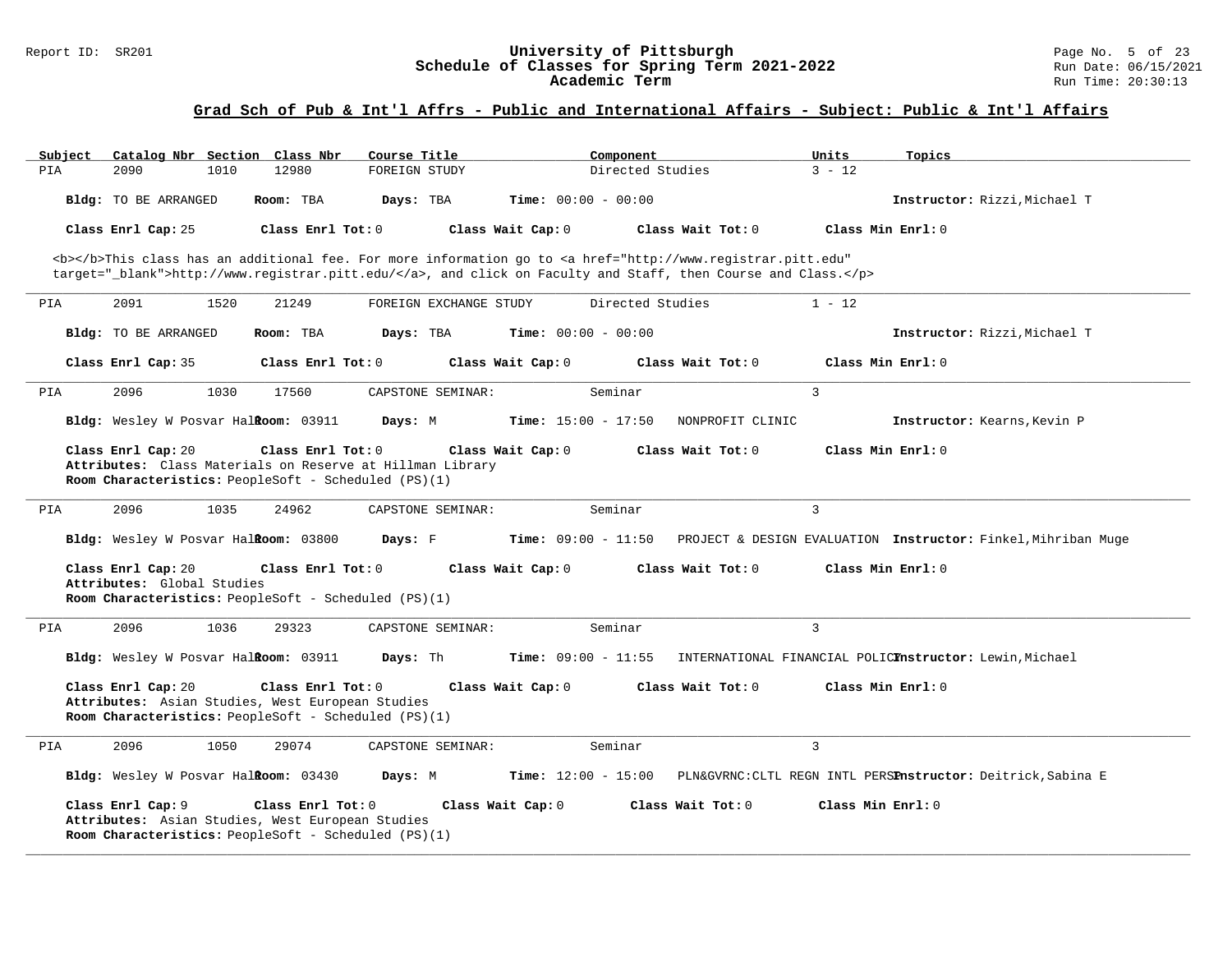#### Report ID: SR201 **University of Pittsburgh** Page No. 6 of 23 **Schedule of Classes for Spring Term 2021-2022** Run Date: 06/15/2021 **Academic Term** Run Time: 20:30:13

| Catalog Nbr Section Class Nbr<br>Subject                                                                                                                      | Course Title      | Component                                          | Units<br>Topics                                                                                                               |
|---------------------------------------------------------------------------------------------------------------------------------------------------------------|-------------------|----------------------------------------------------|-------------------------------------------------------------------------------------------------------------------------------|
| PIA<br>2096<br>1070<br>23302                                                                                                                                  | CAPSTONE SEMINAR: | Seminar                                            | $\mathcal{R}$                                                                                                                 |
| Bldg: Wesley W Posvar Halkoom: 03600                                                                                                                          | Days: M           |                                                    | Time: 15:00 - 17:50 UNDST & PREVNTG MASS ATROCIESInstructor: Seybolt, Taylor B                                                |
| Class Enrl Cap: 15<br>Class Enrl Tot: 0<br>Attributes: Capstone Course, Asian Studies, Global Studies<br>Room Characteristics: PeopleSoft - Scheduled (PS)(1) | Class Wait Cap: 0 | Class Wait Tot: 0                                  | Class Min Enrl: 0                                                                                                             |
| 2096<br>1500<br>26640<br>PIA                                                                                                                                  | CAPSTONE SEMINAR: | Seminar                                            | $\mathbf{3}$                                                                                                                  |
| Bldg: Wesley W Posvar Halkoom: 03200 Days: M                                                                                                                  |                   | $Time: 12:00 - 15:00$<br>WATER RESOURCE MANAGEMENT | Instructor: Gonzalez Rivas, Marcela                                                                                           |
| Class Enrl Cap: 20<br>Class Enrl Tot: 0<br>Attributes: Asian Studies<br>Room Characteristics: PeopleSoft - Scheduled (PS)(1)                                  | Class Wait Cap: 0 | Class Wait Tot: $0$                                | Class Min Enrl: 0                                                                                                             |
| 2096<br>1504<br>29792<br>PIA                                                                                                                                  | CAPSTONE SEMINAR: | Seminar                                            | $\overline{3}$                                                                                                                |
|                                                                                                                                                               |                   |                                                    | Bldg: Wesley W Posvar Halkoom: 03431 Days: Th Time: 09:00 - 11:55 GANGS, DRUGS, GOV IN CENTRL AMERnstructor: Williams, Philip |
| Class Enrl Cap: 20<br>Class Enrl Tot: 0<br>Attributes: Asian Studies<br><b>Room Characteristics:</b> PeopleSoft - Scheduled (PS)(1)                           | Class Wait Cap: 0 | Class Wait Tot: 0                                  | Class Min Enrl: 0                                                                                                             |
| 2096<br>1505<br>30114<br>PIA                                                                                                                                  | CAPSTONE SEMINAR: | Seminar                                            | $\overline{3}$                                                                                                                |
| Bldg: Wesley W Posvar Halkoom: 03600 Days: Th Time: 12:00 - 14:55                                                                                             |                   | DATA VISUALIZATION IN R                            | Instructor: Linardi, Sera                                                                                                     |
| Class Enrl Tot: 0<br>Class Enrl Cap: 15<br>Attributes: Asian Studies, West European Studies<br>Room Characteristics: PeopleSoft - Scheduled (PS)(1)           | Class Wait Cap: 0 | Class Wait Tot: 0                                  | Class Min Enrl: 0                                                                                                             |
| 12987<br>PIA<br>2097<br>1010                                                                                                                                  | INDEPENDENT STUDY | Independent Study                                  | $1 - 6$                                                                                                                       |
| Bldg: TO BE ARRANGED<br>Room: TBA                                                                                                                             | Days: TBA         | <b>Time:</b> $00:00 - 00:00$                       | Instructor: Rizzi, Michael T                                                                                                  |
| Class Enrl Tot: 0<br>Class Enrl Cap: 18                                                                                                                       | Class Wait Cap: 0 | Class Wait Tot: 0                                  | Class Min Enrl: 0                                                                                                             |
| 2097<br>1020<br>15556<br>PIA                                                                                                                                  | INDEPENDENT STUDY | Independent Study                                  | $1 - 6$                                                                                                                       |
| Bldg: TO BE ARRANGED<br>Room: TBA                                                                                                                             | Days: TBA         | <b>Time:</b> $00:00 - 00:00$                       | Instructor: Poznansky, Michael                                                                                                |
| Class Enrl Cap: 35<br>Class Enrl Tot: 0                                                                                                                       | Class Wait Cap: 0 | Class Wait Tot: 0                                  | Class Min Enrl: 0                                                                                                             |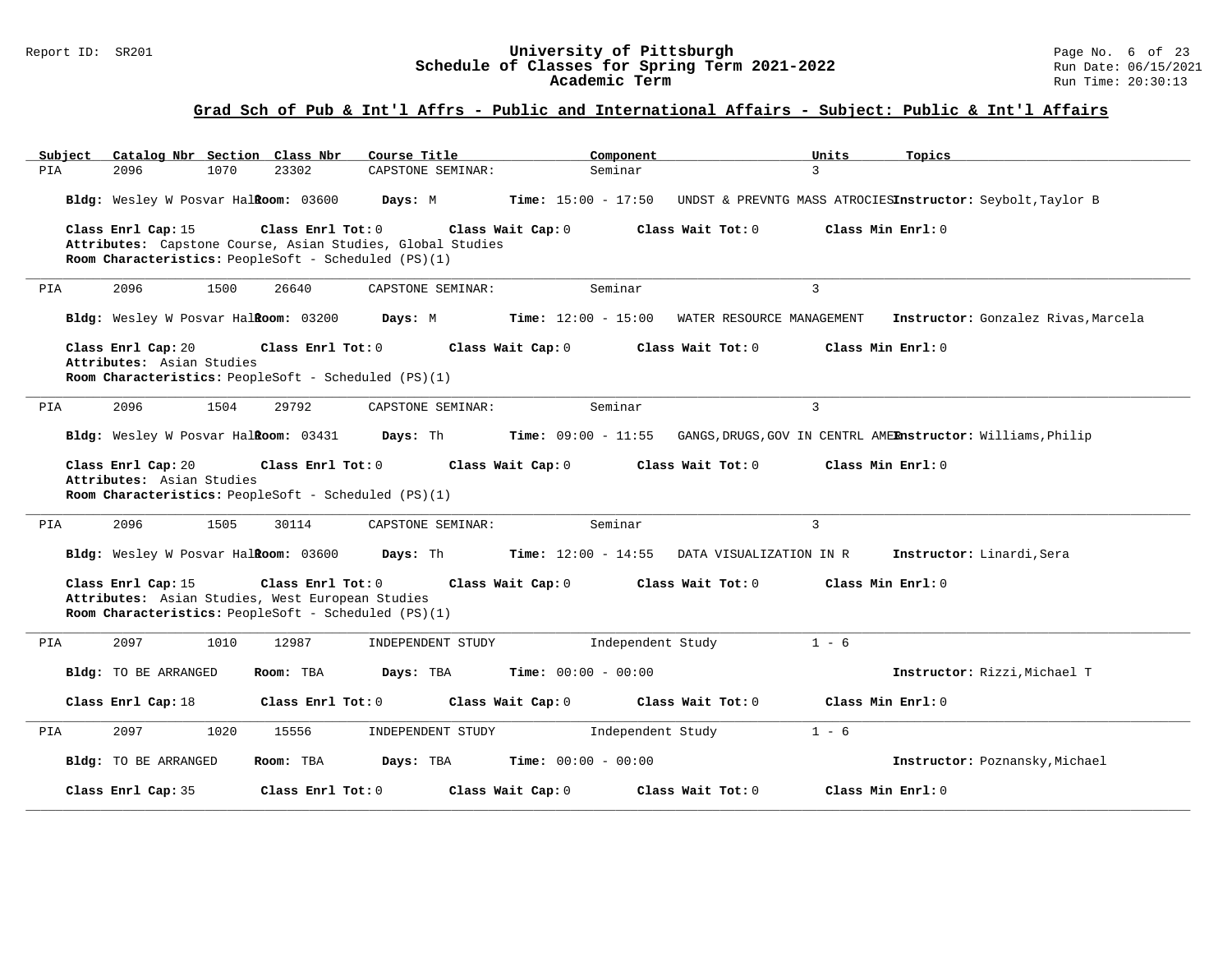#### Report ID: SR201 **University of Pittsburgh** Page No. 7 of 23 **Schedule of Classes for Spring Term 2021-2022** Run Date: 06/15/2021 **Academic Term** Run Time: 20:30:13

| Subject              |                      | Catalog Nbr Section Class Nbr | Course Title                                                                          | Component                                                                                  | Units             | Topics                                     |
|----------------------|----------------------|-------------------------------|---------------------------------------------------------------------------------------|--------------------------------------------------------------------------------------------|-------------------|--------------------------------------------|
| PIA<br>2097          | 1030                 | 15557                         | INDEPENDENT STUDY                                                                     | Independent Study                                                                          | $1 - 6$           |                                            |
|                      | Bldg: TO BE ARRANGED |                               | <b>Room:</b> TBA <b>Days:</b> TBA <b>Time:</b> 00:00 - 00:00                          |                                                                                            |                   | Instructor: Owen Palmer, Erica             |
|                      |                      |                               |                                                                                       | Class Enrl Cap: 35 Class Enrl Tot: 0 Class Wait Cap: 0 Class Wait Tot: 0 Class Min Enrl: 0 |                   |                                            |
| <b>PIA</b>           | 2097 — 2097          | 1045 15558                    | INDEPENDENT STUDY                                                                     | Independent Study                                                                          | $1 - 6$           |                                            |
| Bldg: TO BE ARRANGED |                      |                               | Room: TBA $Days: TBA$ Time: $00:00 - 00:00$                                           |                                                                                            |                   | Instructor: Deitrick, Sabina E             |
|                      |                      |                               |                                                                                       | Class Enrl Cap: 35 Class Enrl Tot: 0 Class Wait Cap: 0 Class Wait Tot: 0 Class Min Enrl: 0 |                   |                                            |
| <b>PIA</b>           | 2097 — 2007          | 1050 15559                    |                                                                                       | INDEPENDENT STUDY 1ndependent Study                                                        | $1 - 6$           |                                            |
|                      | Bldg: TO BE ARRANGED |                               | Room: TBA $Days:$ TBA $Time: 00:00 - 00:00$                                           |                                                                                            |                   | Instructor: Dougherty Juni, George William |
|                      |                      |                               |                                                                                       | Class Enrl Cap: 35 Class Enrl Tot: 0 Class Wait Cap: 0 Class Wait Tot: 0 Class Min Enrl: 0 |                   |                                            |
| <b>PIA</b>           |                      |                               |                                                                                       | 2097 1060 15560 INDEPENDENT STUDY Independent Study                                        | $1 - 6$           |                                            |
|                      | Bldg: TO BE ARRANGED |                               | Room: TBA $\rule{1em}{0.15mm}$ Days: TBA $\rule{1.5mm}{0.15mm}$ Time: $00:00 - 00:00$ |                                                                                            |                   | Instructor: Rabindran, Shanti              |
|                      |                      |                               |                                                                                       | Class Enrl Cap: 35 Class Enrl Tot: 0 Class Wait Cap: 0 Class Wait Tot: 0                   | Class Min Enrl: 0 |                                            |
| <b>PIA</b>           | 2097                 | 1085 15561                    |                                                                                       | INDEPENDENT STUDY 1ndependent Study                                                        | $1 - 6$           |                                            |
|                      | Bldg: TO BE ARRANGED |                               | Room: TBA $\rule{1em}{0.15mm}$ Days: TBA Time: $00:00 - 00:00$                        |                                                                                            |                   | Instructor: Kearns, Kevin P                |
|                      |                      |                               |                                                                                       | Class Enrl Cap: 35 Class Enrl Tot: 0 Class Wait Cap: 0 Class Wait Tot: 0 Class Min Enrl: 0 |                   |                                            |
| 2097<br>PIA          | 1090                 | 15562                         |                                                                                       | INDEPENDENT STUDY 1ndependent Study                                                        | $1 - 6$           |                                            |
|                      | Bldg: TO BE ARRANGED |                               | Room: TBA $\rule{1em}{0.15mm}$ Days: TBA $\rule{1.5mm}{0.15mm}$ Time: $00:00 - 00:00$ |                                                                                            |                   | Instructor: Alfredson, Lisa Stephanie      |
|                      |                      |                               |                                                                                       | Class Enrl Cap: 35 Class Enrl Tot: 0 Class Wait Cap: 0 Class Wait Tot: 0 Class Min Enrl: 0 |                   |                                            |
| PIA                  | 2097                 |                               |                                                                                       | 1105 15563 INDEPENDENT STUDY Independent Study                                             | $1 - 6$           |                                            |
|                      | Bldg: TO BE ARRANGED |                               | Room: TBA $Days:$ TBA $Time: 00:00 - 00:00$                                           |                                                                                            |                   | Instructor: Miller, David Young            |
|                      |                      |                               |                                                                                       | Class Enrl Cap: 35 Class Enrl Tot: 0 Class Wait Cap: 0 Class Wait Tot: 0                   |                   | Class Min Enrl: 0                          |
| 2097<br>PIA          | 1115                 | 15564                         | INDEPENDENT STUDY 1ndependent Study                                                   |                                                                                            | $1 - 6$           |                                            |
|                      | Bldg: TO BE ARRANGED |                               | Room: TBA $Days: TBA$ Time: $00:00 - 00:00$                                           |                                                                                            |                   | Instructor: Nelson, Lisa S                 |
| Class Enrl Cap: 35   |                      |                               |                                                                                       | Class Enrl Tot: 0 Class Wait Cap: 0 Class Wait Tot: 0                                      |                   | Class Min Enrl: 0                          |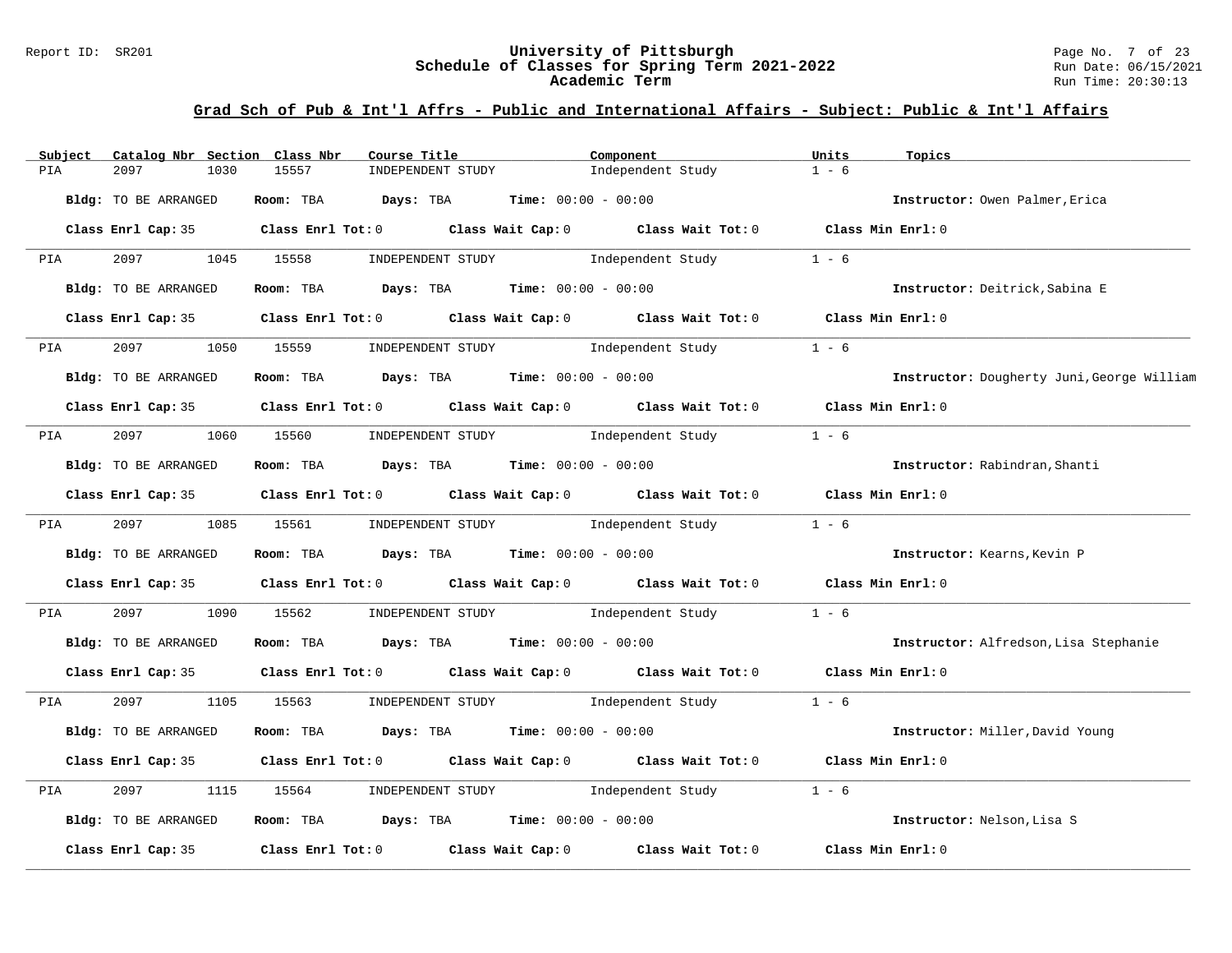| PIA        | 2097<br>1120         | INDEPENDENT STUDY 1ndependent Study<br>15565                                               | $1 - 6$                            |
|------------|----------------------|--------------------------------------------------------------------------------------------|------------------------------------|
|            | Bldg: TO BE ARRANGED | Room: TBA $Days:$ TBA $Time: 00:00 - 00:00$                                                | Instructor: Grauer, Ryan Daniel    |
|            |                      | Class Enrl Cap: 35 Class Enrl Tot: 0 Class Wait Cap: 0 Class Wait Tot: 0 Class Min Enrl: 0 |                                    |
|            |                      | PIA 2097 1125 15566 INDEPENDENT STUDY Independent Study 1 - 6                              |                                    |
|            | Bldg: TO BE ARRANGED | Room: TBA $Days:$ TBA $Time: 00:00 - 00:00$                                                | Instructor: Buechel, Kathleen      |
|            |                      | Class Enrl Cap: 35 Class Enrl Tot: 0 Class Wait Cap: 0 Class Wait Tot: 0 Class Min Enrl: 0 |                                    |
|            |                      | PIA 2097 1130 15567 INDEPENDENT STUDY Independent Study 1 - 6                              |                                    |
|            |                      | <b>Bldg:</b> TO BE ARRANGED <b>ROOM:</b> TBA <b>Days:</b> TBA <b>Time:</b> $00:00 - 00:00$ | Instructor: Picard, Louis A        |
|            |                      | Class Enrl Cap: 35 Class Enrl Tot: 0 Class Wait Cap: 0 Class Wait Tot: 0 Class Min Enrl: 0 |                                    |
|            |                      | PIA 2097 1140 15568 INDEPENDENT STUDY Independent Study 1 - 6                              |                                    |
|            | Bldg: TO BE ARRANGED | Room: TBA $Days:$ TBA $Time: 00:00 - 00:00$                                                | Instructor: Williams, Philip       |
|            |                      | Class Enrl Cap: 35 Class Enrl Tot: 0 Class Wait Cap: 0 Class Wait Tot: 0 Class Min Enrl: 0 |                                    |
|            |                      | PIA 2097 1155 15569 INDEPENDENT STUDY Independent Study 1 - 6                              |                                    |
|            | Bldg: TO BE ARRANGED | Room: TBA $Days:$ TBA $Time:$ $00:00 - 00:00$                                              | Instructor: Themudo, Nuno Da Silva |
|            |                      | Class Enrl Cap: 35 Class Enrl Tot: 0 Class Wait Cap: 0 Class Wait Tot: 0 Class Min Enrl: 0 |                                    |
| <b>PIA</b> |                      | 2097 1170 17212 INDEPENDENT STUDY Independent Study 1 - 6                                  |                                    |
|            | Bldg: TO BE ARRANGED | Room: TBA $Days:$ TBA $Time: 00:00 - 00:00$                                                | Instructor: Lewin, Michael         |
|            |                      | Class Enrl Cap: 35 Class Enrl Tot: 0 Class Wait Cap: 0 Class Wait Tot: 0 Class Min Enrl: 0 |                                    |
| PIA        |                      | 2097 1180 17213 INDEPENDENT STUDY Independent Study 1 - 6                                  |                                    |
|            |                      | Bldg: TO BE ARRANGED ROOM: TBA Days: TBA Time: 00:00 - 00:00                               | Instructor: Dunn, William N        |
|            | Class Enrl Cap: 35   | Class Enrl Tot: $0$ Class Wait Cap: $0$ Class Wait Tot: $0$                                | Class Min Enrl: 0                  |
|            |                      | PIA 2097 1200 17215 INDEPENDENT STUDY Independent Study 1 - 6                              |                                    |
|            | Bldg: TO BE ARRANGED | Room: TBA $\rule{1em}{0.15mm}$ Days: TBA Time: $00:00 - 00:00$                             | Instructor: Santucci, Julia M      |
|            |                      | Class Enrl Cap: 35 Class Enrl Tot: 0 Class Wait Cap: 0 Class Wait Tot: 0 Class Min Enrl: 0 |                                    |
|            |                      | PIA 2097 1210 17216 INDEPENDENT STUDY Independent Study 1 - 6                              |                                    |
|            | Bldg: TO BE ARRANGED | Room: TBA $Days:$ TBA $Time: 00:00 - 00:00$                                                | Instructor: Murtazashvili, Ilia    |
|            |                      | Class Enrl Cap: 35 Class Enrl Tot: 0 Class Wait Cap: 0 Class Wait Tot: 0 Class Min Enrl: 0 |                                    |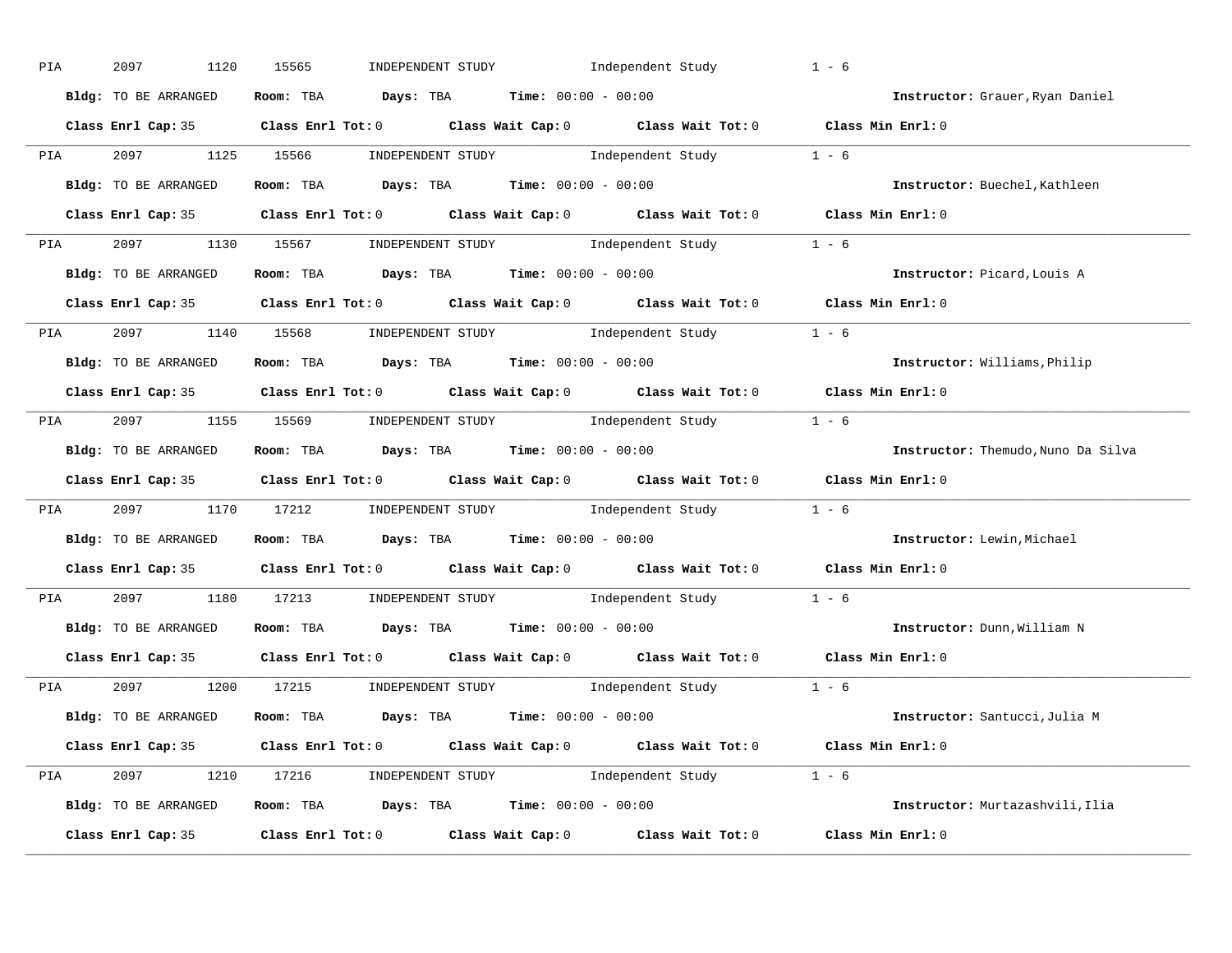#### Report ID: SR201 **University of Pittsburgh** Page No. 9 of 23 **Schedule of Classes for Spring Term 2021-2022** Run Date: 06/15/2021 **Academic Term** Run Time: 20:30:13

| Catalog Nbr Section Class Nbr<br>Subject | Course Title                                                                               | Component                                       | Units<br>Topics                     |
|------------------------------------------|--------------------------------------------------------------------------------------------|-------------------------------------------------|-------------------------------------|
| 2097<br>1220<br>PIA                      | 17217<br>INDEPENDENT STUDY                                                                 | Independent Study                               | $1 - 6$                             |
| Bldg: TO BE ARRANGED                     | Room: TBA $Days:$ TBA $Time: 00:00 - 00:00$                                                |                                                 | Instructor: Weber, Jeremy Glenn     |
|                                          | Class Enrl Cap: 35 Class Enrl Tot: 0 Class Wait Cap: 0 Class Wait Tot: 0 Class Min Enrl: 0 |                                                 |                                     |
| 2097 1230 17768<br><b>PIA</b>            | INDEPENDENT STUDY                                                                          | Independent Study                               | $1 - 6$                             |
| Bldg: TO BE ARRANGED                     | Room: TBA $Days:$ TBA $Time: 00:00 - 00:00$                                                |                                                 | Instructor: Gonzalez Rivas, Marcela |
|                                          | Class Enrl Cap: 35 Class Enrl Tot: 0 Class Wait Cap: 0 Class Wait Tot: 0 Class Min Enrl: 0 |                                                 |                                     |
| PIA 2097                                 | 1240 17769 INDEPENDENT STUDY 1ndependent Study                                             |                                                 | $1 - 6$                             |
| Bldg: TO BE ARRANGED                     | Room: TBA $Days:$ TBA $Time: 00:00 - 00:00$                                                |                                                 | Instructor: Jones, Daniel           |
|                                          | Class Enrl Cap: 35 Class Enrl Tot: 0 Class Wait Cap: 0 Class Wait Tot: 0 Class Min Enrl: 0 |                                                 |                                     |
|                                          | PIA 2097 1270 26513 INDEPENDENT STUDY Independent Study                                    |                                                 | $1 - 6$                             |
| Bldg: TO BE ARRANGED                     | Room: TBA $\rule{1em}{0.15mm}$ Days: TBA $\rule{1.5mm}{0.15mm}$ Time: $00:00 - 00:00$      |                                                 | Instructor: Mendeloff, John         |
|                                          | Class Enrl Cap: 35 Class Enrl Tot: 0 Class Wait Cap: 0 Class Wait Tot: 0 Class Min Enrl: 0 |                                                 |                                     |
|                                          | PIA 2097 1275 26514 INDEPENDENT STUDY Independent Study                                    |                                                 | $1 - 6$                             |
| Bldg: TO BE ARRANGED                     | Room: TBA $Days: TBA$ Time: $00:00 - 00:00$                                                |                                                 | Instructor: Brick, Jennifer C       |
|                                          | Class Enrl Cap: 35 Class Enrl Tot: 0 Class Wait Cap: 0 Class Wait Tot: 0 Class Min Enrl: 0 |                                                 |                                     |
| 2097<br>1280<br>PIA                      | 26515                                                                                      | INDEPENDENT STUDY 1ndependent Study             | $1 - 6$                             |
| Bldg: TO BE ARRANGED                     | <b>Room:</b> TBA <b>Days:</b> TBA <b>Time:</b> 00:00 - 00:00                               |                                                 | Instructor: Seybolt, Taylor B       |
|                                          | Class Enrl Cap: 35 Class Enrl Tot: 0 Class Wait Cap: 0 Class Wait Tot: 0 Class Min Enrl: 0 |                                                 |                                     |
| PIA 2097 1285                            |                                                                                            | 26516 INDEPENDENT STUDY Independent Study 1 - 6 |                                     |
| Bldg: TO BE ARRANGED                     | Room: TBA $Days:$ TBA $Time: 00:00 - 00:00$                                                |                                                 | Instructor: Hollibaugh, Gary E      |
|                                          | Class Enrl Cap: 35 Class Enrl Tot: 0 Class Wait Cap: 0 Class Wait Tot: 0 Class Min Enrl: 0 |                                                 |                                     |
| 2097<br>1290<br>PIA                      | 26517 INDEPENDENT STUDY Independent Study                                                  |                                                 | $1 - 6$                             |
| Bldg: TO BE ARRANGED                     | Room: TBA $Days:$ TBA $Time: 00:00 - 00:00$                                                |                                                 | Instructor: McCreery, John Andrew   |
| Class Enrl Cap: 35                       | Class Enrl Tot: $0$ Class Wait Cap: $0$ Class Wait Tot: $0$                                |                                                 | Class Min Enrl: 0                   |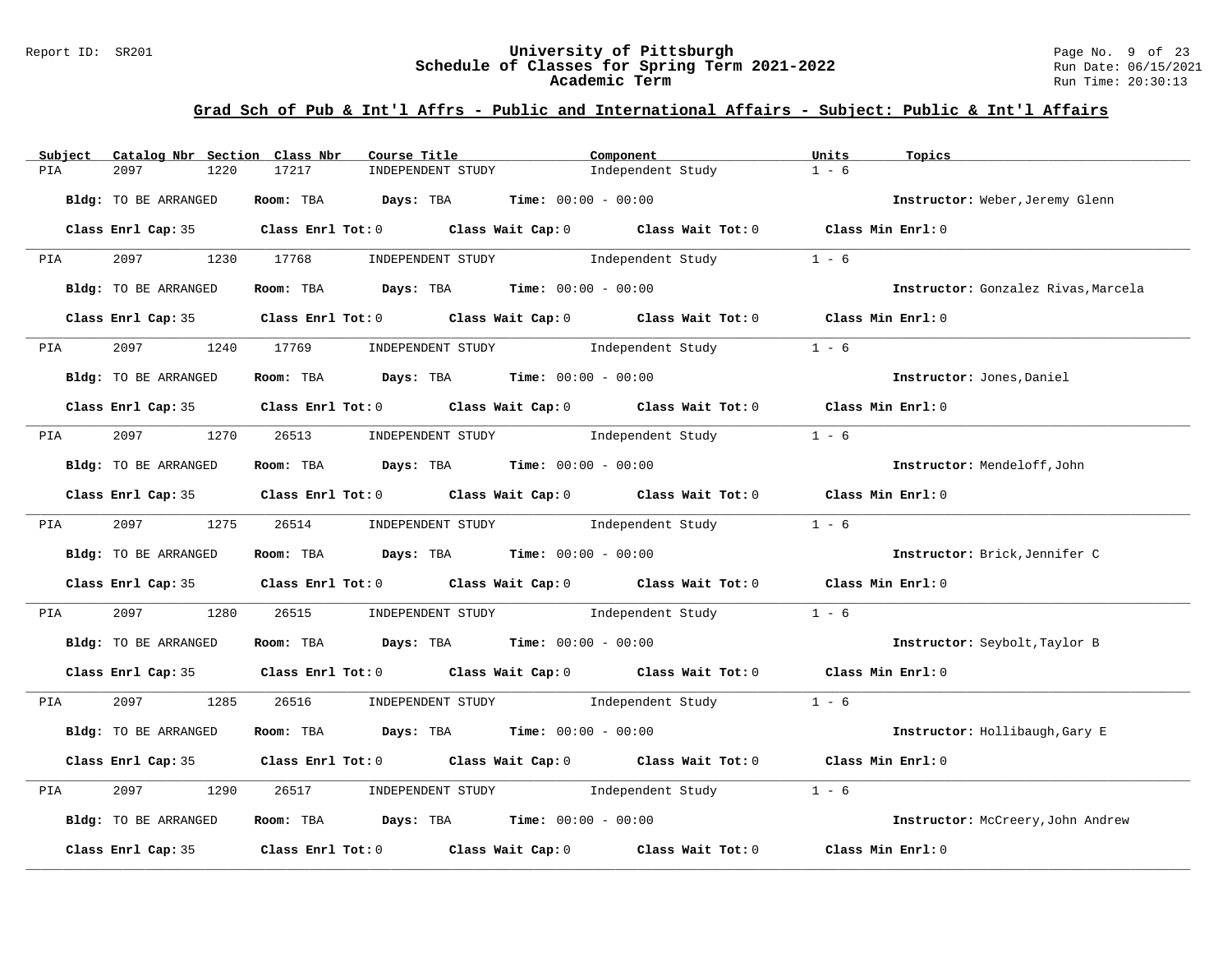|            | 2097<br>1295                                                               | 26518             | INDEPENDENT STUDY                    |                              | Independent Study | $1 - 6$                               |
|------------|----------------------------------------------------------------------------|-------------------|--------------------------------------|------------------------------|-------------------|---------------------------------------|
|            | <b>Bldg:</b> TO BE ARRANGED                                                | Room: TBA         | Days: TBA                            | <b>Time:</b> $00:00 - 00:00$ |                   | Instructor: Finkel, Mihriban Muge     |
|            | Class Enrl Cap: 35                                                         | Class Enrl Tot: 0 |                                      | Class Wait Cap: 0            | Class Wait Tot: 0 | Class Min Enrl: 0                     |
| PIA        | 2098<br>1010                                                               | 12984             | INTERNSHIP                           |                              | Internship        | $0 - 6$                               |
|            | <b>Bldg:</b> TO BE ARRANGED                                                | Room: TBA         | Days: TBA                            | <b>Time:</b> $00:00 - 00:00$ |                   | Instructor: Griffith, Emmylou D       |
|            |                                                                            |                   |                                      |                              |                   | Williams, Natasha D                   |
|            | Class Enrl Cap: 35                                                         | Class Enrl Tot: 0 |                                      | Class Wait Cap: 0            | Class Wait Tot: 0 | Class Min Enrl: 0                     |
| PIA        | 2099<br>1010                                                               | 12982             | THESIS                               |                              | Thesis Research   | $1 - 3$                               |
|            | Bldg: TO BE ARRANGED                                                       | Room: TBA         | Days: TBA                            | <b>Time:</b> $00:00 - 00:00$ |                   | Instructor: Rizzi, Michael T          |
|            | Class Enrl Cap: 35                                                         | Class Enrl Tot: 0 |                                      | Class Wait Cap: 0            | Class Wait Tot: 0 | Class Min Enrl: 0                     |
| PIA        | 1010<br>2103                                                               | 27228             | MGNG PEPL PBLC/NONPROFT SECT Lecture |                              |                   | $\mathbf{3}$                          |
|            | Bldg: Wesley W Posvar Halkoom: 03800                                       |                   | Days: W                              | <b>Time:</b> $18:00 - 21:00$ |                   | Instructor: Risko, Katherine J.       |
|            | Class Enrl Cap: 30<br>Room Characteristics: PeopleSoft - Scheduled (PS)(1) | Class Enrl Tot: 0 |                                      | Class Wait Cap: 0            | Class Wait Tot: 0 | Class Min Enrl: 0                     |
|            |                                                                            |                   |                                      |                              |                   |                                       |
|            | 2104<br>1050                                                               | 14757             | FINANCIAL MANAGEMENT                 |                              | Lecture           | $\mathbf{3}$                          |
| PIA        | Bldg: Wesley W Posvar Halkoom: 03800                                       |                   | Days: M                              | <b>Time:</b> $18:00 - 21:00$ |                   | Instructor: McCreery, John Andrew     |
|            | Class Enrl Cap: 24<br>Room Characteristics: PeopleSoft - Scheduled (PS)(1) | Class Enrl Tot: 0 |                                      | Class Wait Cap: 0            | Class Wait Tot: 0 | Class Min Enrl: 0                     |
|            | 2109<br>1030                                                               | 29082             | REBLDG BLDG US PBLC INFRA            |                              | Seminar           | $\overline{3}$                        |
|            | Bldg: Wesley W Posvar HalRoom: 03610                                       |                   | Days: Th                             | <b>Time:</b> $09:00 - 11:55$ |                   | Instructor: Glass, Michael Roy        |
|            | Class Enrl Cap: 30<br>Room Characteristics: PeopleSoft - Scheduled (PS)(1) | Class Enrl Tot: 0 |                                      | Class Wait Cap: 0            | Class Wait Tot: 0 | Class Min Enrl: 0                     |
|            | 2117<br>1050                                                               | 17219             | PROGRAM EVALUATION                   |                              | Lecture           | $\mathbf{3}$                          |
| PIA<br>PIA | Bldg: Wesley W Posvar HalRoom: 03610                                       |                   | Days: Tu                             | <b>Time:</b> $18:00 - 21:00$ |                   | Instructor: Belasco, Christopher Alan |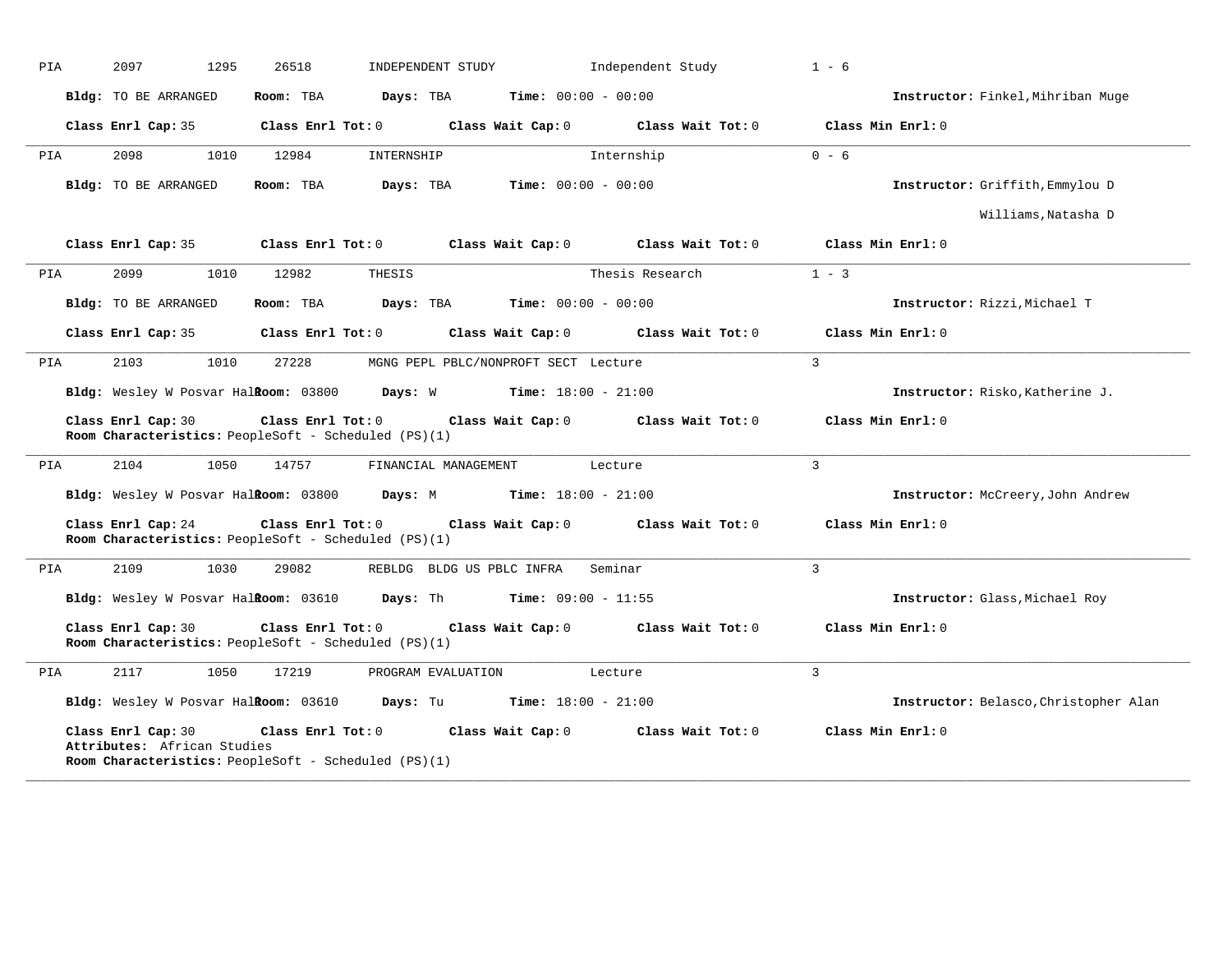#### Report ID: SR201 **University of Pittsburgh** Page No. 11 of 23 **Schedule of Classes for Spring Term 2021-2022** Run Date: 06/15/2021 **Academic Term** Run Time: 20:30:13

| Catalog Nbr Section Class Nbr<br>Subject                         | Course Title                                                                                                | Component                    | Topics<br>Units                                                                |
|------------------------------------------------------------------|-------------------------------------------------------------------------------------------------------------|------------------------------|--------------------------------------------------------------------------------|
| 2117<br>1070<br>PIA                                              | 23301<br>PROGRAM EVALUATION                                                                                 | Lecture                      | $\overline{3}$                                                                 |
| Bldg: WEB Based Class                                            | Room: TBA<br>Days: TBA                                                                                      | <b>Time:</b> $00:00 - 00:00$ | Instructor: Murtazashvili, Ilia                                                |
| Class Enrl Cap: 35<br>Attributes: Online                         | Class Enrl Tot: 0<br>Class Wait Cap: 0                                                                      | Class Wait Tot: 0            | Class Min Enrl: 0                                                              |
| 2126<br>1120<br>PIA                                              | 17983<br>STATE GOV POLICY & POLITICS Directed Studies                                                       |                              | 3                                                                              |
| Bldg: Alumni Hall                                                | Days: Th<br>Room: TBA                                                                                       |                              | Time: 18:00 - 21:00 STATE GOV POLICY AND POLITICSInstructor: McManus, Dennis P |
|                                                                  |                                                                                                             |                              | Giorgetti, Nello Orlando                                                       |
| Class Enrl Cap: 15                                               | Class Enrl Tot: 0<br>Class Wait Cap: 0                                                                      | Class Wait Tot: 0            | Class Min Enrl: 0                                                              |
| 2131<br>1050<br>PIA                                              | 24617<br>LEADERSHIP                                                                                         | Lecture                      | 3                                                                              |
| Bldg: WEB Based Class                                            | Room: TBA<br>Days: TBA                                                                                      | <b>Time:</b> $00:00 - 00:00$ | Instructor: Buck, George Paul                                                  |
| Class Enrl Cap: 35<br>Attributes: Online                         | Class Enrl Tot: $0$<br>Class Wait Cap: 0                                                                    | Class Wait Tot: 0            | Class Min Enrl: 0                                                              |
| 2156<br>1010<br>PIA                                              | 29075<br>ETHICS &POLICY IN CYBER SPACE Lecture                                                              |                              | 3                                                                              |
| Bldg: WEB Based Class                                            | Room: TBA<br>Days: TBA                                                                                      | <b>Time:</b> $00:00 - 00:00$ | Instructor: Nelson, Lisa S                                                     |
| Class Enrl Cap: 35<br>Attributes: Online, European Union Studies | Class Enrl Tot: 0<br>Class Wait Cap: 0                                                                      | Class Wait Tot: 0            | Class Min Enrl: 0                                                              |
| PIA<br>2185<br>1100                                              | 29076<br>STRATEGIC MANAGEMENT                                                                               | Lecture                      | 3                                                                              |
| Bldg: Wesley W Posvar Halkoom: 03431                             | Days: M                                                                                                     | <b>Time:</b> $18:00 - 21:00$ | Instructor: Krekanova, Vera                                                    |
| Class Enrl Cap: 30                                               | Class Enrl Tot: 0<br>Class Wait Cap: 0<br>Room Characteristics: PeopleSoft - Scheduled (PS)(1)              | Class Wait Tot: 0            | Class Min Enrl: 0                                                              |
| 2185<br>1300<br>PIA                                              | 20908<br>STRATEGIC MANAGEMENT                                                                               | Lecture                      | 3                                                                              |
| Bldg: WEB Based Class                                            | Room: TBA<br>Days: TBA                                                                                      | <b>Time:</b> $00:00 - 00:00$ | Instructor: Kearns, Kevin P                                                    |
| Class Enrl Cap: 35                                               | Class Enrl Tot: 0<br>Class Wait Cap: 0<br>Attributes: Class Materials on Reserve at Hillman Library, Online | Class Wait Tot: 0            | Class Min Enrl: 0                                                              |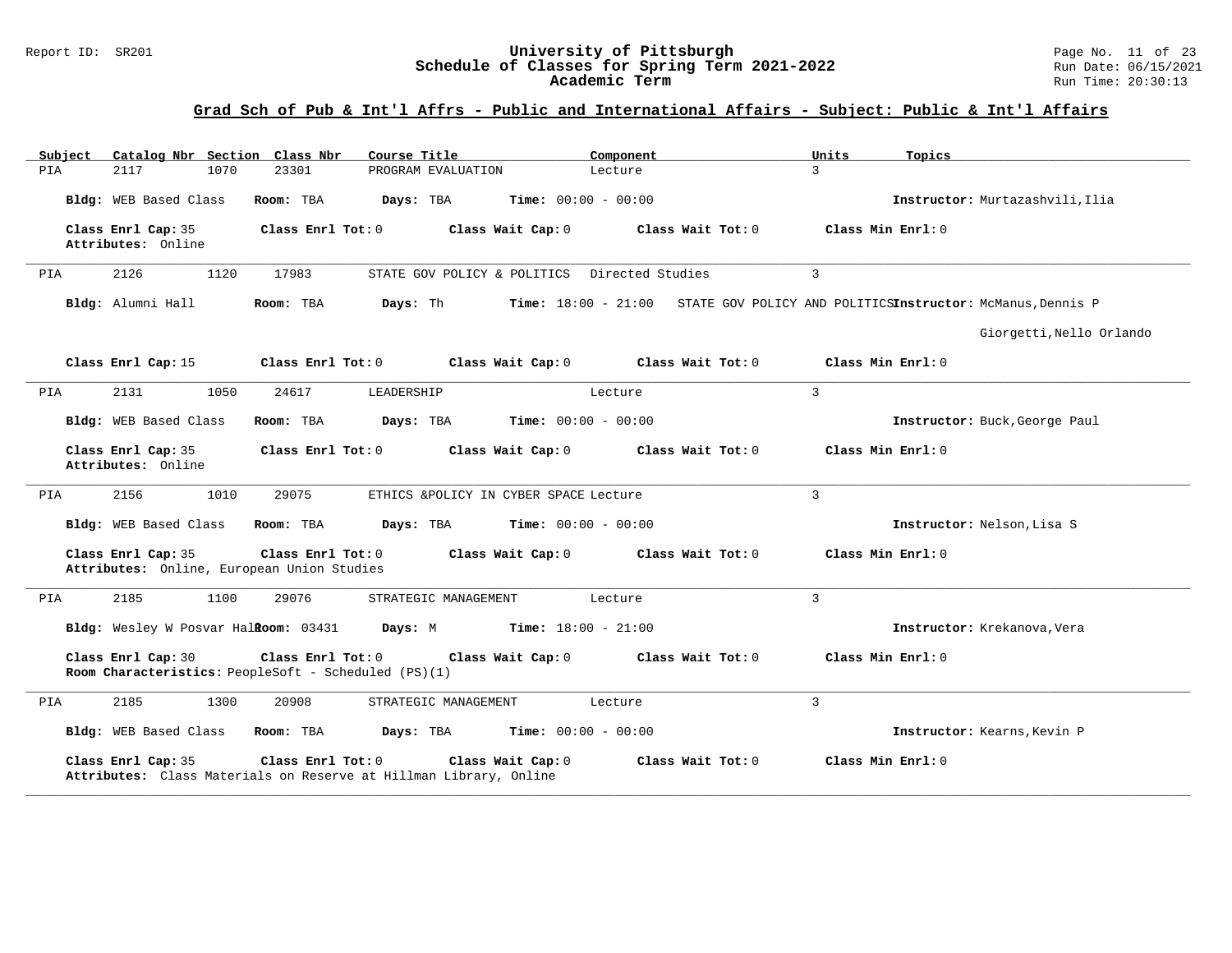#### Report ID: SR201 **University of Pittsburgh** Page No. 12 of 23 **Schedule of Classes for Spring Term 2021-2022** Run Date: 06/15/2021 **Academic Term** Run Time: 20:30:13

| Subject<br>Catalog Nbr Section Class Nbr                                                                                      | Course Title<br>Component                                                                                                                                                            | Units<br>Topics                 |
|-------------------------------------------------------------------------------------------------------------------------------|--------------------------------------------------------------------------------------------------------------------------------------------------------------------------------------|---------------------------------|
| 2202<br>1050<br>29081<br>PIA                                                                                                  | BEHAVIORAL ECON & GAME THEORY Lecture                                                                                                                                                | $\mathcal{L}$                   |
| Bldg: Wesley W Posvar Halkoom: 03415                                                                                          | <b>Time:</b> $12:00 - 14:55$<br>Days: Tu                                                                                                                                             | Instructor: Linardi, Sera       |
| Class Enrl Cap: 30<br>Class Enrl Tot: 0<br>Room Characteristics: PeopleSoft - Scheduled (PS)(1)                               | Class Wait Cap: 0<br>Class Wait Tot: 0                                                                                                                                               | Class Min Enrl: 0               |
| 2204<br>1140<br>18107<br>PIA                                                                                                  | GRANT WRITING AND FUNDRAISING Lecture                                                                                                                                                | $\overline{3}$                  |
| Bldg: Wesley W Posvar Halkoom: 03415                                                                                          | Days: W<br><b>Time:</b> $15:00 - 17:55$                                                                                                                                              | Instructor: Cecchetti, Susan A  |
| Class Enrl Cap: 20<br>Class Enrl Tot: 0<br>Attributes: Global Studies<br>Room Characteristics: PeopleSoft - Scheduled (PS)(1) | Class Wait Cap: 0<br>Class Wait Tot: 0                                                                                                                                               | Class Min Enrl: 0               |
| 2210<br>1050<br>PIA<br>29089                                                                                                  | RACE, GENDER, LAW AND POLICY Lecture                                                                                                                                                 | $\mathbf{3}$                    |
| Bldg: Wesley W Posvar Halkoom: 03610                                                                                          | Days: Tu<br><b>Time:</b> $12:00 - 14:55$                                                                                                                                             | Instructor: Nelson, Lisa S      |
| Class Enrl Cap: 30<br>Class Enrl Tot: 0<br>Attributes: Global Studies<br>Room Characteristics: PeopleSoft - Scheduled (PS)(1) | Class Wait Cap: 0<br>Class Wait Tot: 0                                                                                                                                               | Class Min Enrl: 0               |
| 2216<br>1080<br>29088<br>PIA                                                                                                  | ECONOMICS OF SOCIAL POLICY<br>Lecture                                                                                                                                                | $\overline{3}$                  |
| Bldg: Wesley W Posvar Halkoom: 03415                                                                                          | Days: Th<br><b>Time:</b> $15:00 - 17:55$                                                                                                                                             | Instructor: Jones, Daniel       |
| Class Enrl Cap: 35<br>Class Enrl Tot: 0<br>Room Characteristics: PeopleSoft - Scheduled (PS)(1)                               | Class Wait Cap: 0<br>Class Wait Tot: 0                                                                                                                                               | Class Min Enrl: 0               |
| 2231<br>1030<br>29087<br>PIA                                                                                                  | CONTEMPORARY US ENERGY POLICY Lecture                                                                                                                                                | 3                               |
| Bldg: Wesley W Posvar HalRoom: 03800                                                                                          | Days: Th<br><b>Time:</b> $09:00 - 11:55$                                                                                                                                             | Instructor: Blackhurst, Michael |
| Class Enrl Cap: 30<br>Class Enrl Tot: 0<br>Room Characteristics: PeopleSoft - Scheduled (PS)(1)                               | Class Wait Cap: 0<br>Class Wait Tot: 0                                                                                                                                               | Class Min Enrl: 0               |
| 2301<br>1030<br>29086<br>PIA                                                                                                  | INTERNATIONAL POLITICAL ECONOMLecture                                                                                                                                                | 3                               |
| Bldg: Wesley W Posvar Halkoom: 03610 Days: Tu                                                                                 | $Time: 09:00 - 11:55$                                                                                                                                                                | Instructor: Owen Palmer, Erica  |
| Class Enrl Cap: 35<br>Class Enrl Tot: 0<br>Room Characteristics: PeopleSoft - Scheduled (PS)(1)                               | Class Wait Cap: 0<br>Class Wait Tot: 0<br>Attributes: African Studies, Asian Studies, Global Studies, Latin American Studies, Russian & East European Studies, West European Studies | Class Min Enrl: 0               |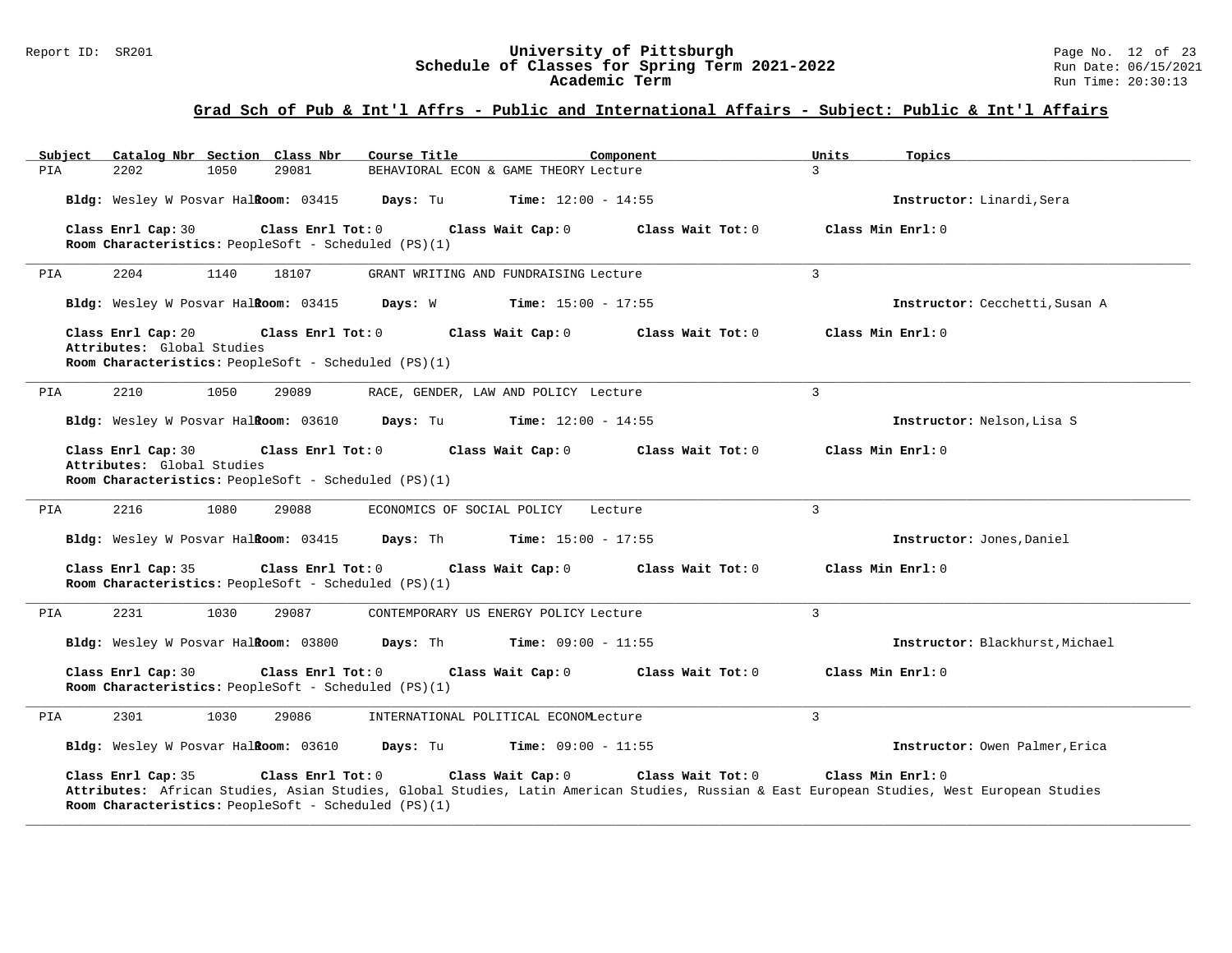#### Report ID: SR201 **University of Pittsburgh** Page No. 13 of 23 **Schedule of Classes for Spring Term 2021-2022** Run Date: 06/15/2021 **Academic Term** Run Time: 20:30:13

# **Grad Sch of Pub & Int'l Affrs - Public and International Affairs - Subject: Public & Int'l Affairs**

| Catalog Nbr Section Class Nbr<br>Subject                                                                                                                                                                                                             | Course Title                          | Component                                                                     | Units             | Topics                                |
|------------------------------------------------------------------------------------------------------------------------------------------------------------------------------------------------------------------------------------------------------|---------------------------------------|-------------------------------------------------------------------------------|-------------------|---------------------------------------|
| 15024<br>PIA<br>2307<br>1040                                                                                                                                                                                                                         | HUMAN SECURITY                        | Lecture                                                                       | 3                 |                                       |
| Bldg: Wesley W Posvar Halkoom: 03610                                                                                                                                                                                                                 | Days: M                               | <b>Time:</b> $12:00 - 14:55$                                                  |                   | Instructor: Alfredson, Lisa Stephanie |
| Class Enrl Cap: 30<br>Class Enrl Tot: 0<br>Attributes: Gender, Sexuality & Women's St, African Studies, Asian Studies, Global Studies, Latin American Studies, West European Studies<br>Room Characteristics: PeopleSoft - Scheduled (PS)(1)         | Class Wait Cap: 0                     | Class Wait Tot: 0                                                             | Class Min Enrl: 0 |                                       |
| PIA<br>2308<br>1010<br>27229                                                                                                                                                                                                                         | COVERT ACTION IN WRLD POLITICSLecture |                                                                               | $\overline{3}$    |                                       |
| Bldg: Wesley W Posvar HalRoom: 03610                                                                                                                                                                                                                 | Days: W                               | <b>Time:</b> $18:00 - 21:00$                                                  |                   | Instructor: Poznansky, Michael        |
| Class Enrl Cap: 15<br>Class Enrl Tot: 0<br>Attributes: European and Eurasian Studies, Global Studies, Russian & East European Studies, West European Studies<br>Room Characteristics: PeopleSoft - Scheduled (PS)(1)                                 | Class Wait Cap: 0                     | Class Wait Tot: 0                                                             | Class Min Enrl: 0 |                                       |
| PIA<br>2323<br>1010<br>25769                                                                                                                                                                                                                         | INTELLIGENCE ANALYSIS                 | Lecture                                                                       | $\overline{3}$    |                                       |
| Bldg: Wesley W Posvar Halkoom: 03431                                                                                                                                                                                                                 | Days: Th                              | Time: 15:00 - 17:50 PROV SUPP US FOREIGN POLICY Instructor: Santucci, Julia M |                   |                                       |
| Class Enrl Cap: 18<br>Class Enrl Tot: 0<br>Attributes: Class Materials on Reserve at Hillman Library<br>Room Characteristics: PeopleSoft - Scheduled (PS)(1)                                                                                         | Class Wait Cap: 0                     | Class Wait Tot: 0                                                             | Class Min Enrl: 0 |                                       |
| 2360<br>1010<br>27230<br>PIA                                                                                                                                                                                                                         | CYBER SECURITY POLICY                 | Lecture                                                                       | $\mathbf{3}$      |                                       |
| Bldg: Wesley W Posvar Halkoom: 03800                                                                                                                                                                                                                 | Days: Tu                              | <b>Time:</b> $18:00 - 21:00$                                                  |                   | Instructor: Whisnant, Austin          |
| Class Enrl Cap: 15<br>Class Enrl Tot: 0<br>Room Characteristics: PeopleSoft - Scheduled (PS)(1)                                                                                                                                                      | Class Wait Cap: 0                     | Class Wait Tot: 0                                                             | Class Min Enrl: 0 |                                       |
| 2363<br>1010<br>12981<br>PIA                                                                                                                                                                                                                         | INTERNATIONAL HISTORY                 | Lecture                                                                       | $\overline{3}$    |                                       |
| Bldg: Wesley W Posvar Halkoom: 03610                                                                                                                                                                                                                 | Days: Th                              | <b>Time:</b> $12:00 - 14:55$                                                  |                   | Instructor: Grauer, Ryan Daniel       |
| Class Enrl Cap: 15<br>Class Enrl Tot: 0<br>Attributes: African Studies, Asian Studies, European and Eurasian Studies, Global Studies, Russian & East European Studies, West European Studies<br>Room Characteristics: PeopleSoft - Scheduled (PS)(1) | Class Wait Cap: 0                     | Class Wait Tot: 0                                                             | Class Min Enrl: 0 |                                       |
| 2365<br>1010<br>25770<br>PIA                                                                                                                                                                                                                         | TRANSNATIONAL CRIME                   | Lecture                                                                       | $\overline{3}$    |                                       |
| Bldg: Wesley W Posvar Halkoom: 03600                                                                                                                                                                                                                 | Days: W                               | <b>Time:</b> $18:00 - 21:00$                                                  |                   | Instructor: Williams, Philip          |
| Class Enrl Cap: 35<br>Class Enrl Tot: 0<br>Attributes: Asian Studies, Global Studies, Russian & East European Studies, West European Studies<br>Room Characteristics: PeopleSoft - Scheduled (PS)(1)                                                 | Class Wait Cap: 0                     | Class Wait Tot: 0                                                             | Class Min Enrl: 0 |                                       |

**\_\_\_\_\_\_\_\_\_\_\_\_\_\_\_\_\_\_\_\_\_\_\_\_\_\_\_\_\_\_\_\_\_\_\_\_\_\_\_\_\_\_\_\_\_\_\_\_\_\_\_\_\_\_\_\_\_\_\_\_\_\_\_\_\_\_\_\_\_\_\_\_\_\_\_\_\_\_\_\_\_\_\_\_\_\_\_\_\_\_\_\_\_\_\_\_\_\_\_\_\_\_\_\_\_\_\_\_\_\_\_\_\_\_\_\_\_\_\_\_\_\_\_\_\_\_\_\_\_\_\_\_\_\_\_\_\_\_\_\_\_\_\_\_\_\_\_\_\_\_\_\_\_\_\_\_**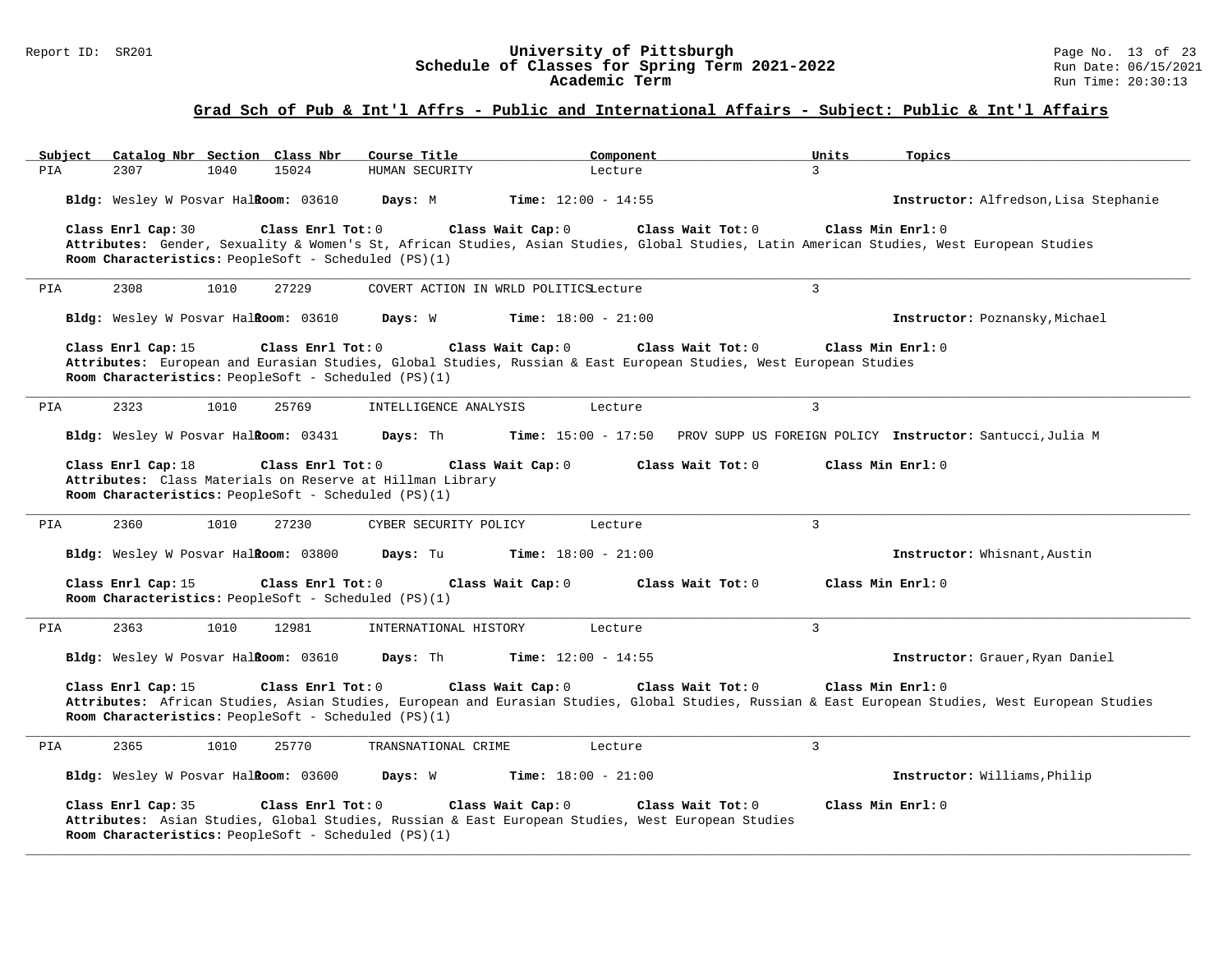#### Report ID: SR201 **University of Pittsburgh** Page No. 14 of 23 **Schedule of Classes for Spring Term 2021-2022** Run Date: 06/15/2021 **Academic Term** Run Time: 20:30:13

| Subject | Catalog Nbr Section Class Nbr                                                                                      |      |                   | Course Title                                                                                                                   | Component                    |                     | Units             | Topics                                |
|---------|--------------------------------------------------------------------------------------------------------------------|------|-------------------|--------------------------------------------------------------------------------------------------------------------------------|------------------------------|---------------------|-------------------|---------------------------------------|
| PIA     | 2365                                                                                                               | 1015 | 29085             | TRANSNATIONAL CRIME                                                                                                            | Lecture                      |                     | $\mathcal{L}$     |                                       |
|         | Bldg: WEB Based Class                                                                                              |      | Room: TBA         | Days: TBA                                                                                                                      | <b>Time:</b> $00:00 - 00:00$ |                     |                   | Instructor: Williams, Philip          |
|         | Class Enrl Cap: 35                                                                                                 |      | Class Enrl Tot: 0 | Class Wait Cap: 0<br>Attributes: Online, Asian Studies, Global Studies, Russian & East European Studies, West European Studies |                              | Class Wait Tot: 0   | Class Min Enrl: 0 |                                       |
| PIA     | 2388                                                                                                               | 1310 | 20696             | INTERNATIONAL LAW AND POLICY Lecture                                                                                           |                              | 3                   |                   |                                       |
|         | Bldg: Wesley W Posvar Halkoom: 03800                                                                               |      |                   | Days: Th                                                                                                                       | <b>Time:</b> $12:00 - 14:55$ |                     |                   | Instructor: Nelson, Lisa S            |
|         | Class Enrl Cap: 25<br>Room Characteristics: PeopleSoft - Scheduled (PS)(1)                                         |      | Class Enrl Tot: 0 | Class Wait Cap: 0<br>Attributes: European and Eurasian Studies, European Union Studies, Global Studies, West European Studies  |                              | Class Wait Tot: 0   | Class Min Enrl: 0 |                                       |
| PIA     | 2424                                                                                                               | 1010 | 25771             | POLITICS, DEVEL&CONFLICT MID EALecture                                                                                         |                              | 3                   |                   |                                       |
|         | Bldg: Wesley W Posvar Halkoom: 03431                                                                               |      |                   | Days: W                                                                                                                        | <b>Time:</b> $09:00 - 11:55$ |                     |                   | Instructor: Santucci, Julia M         |
|         | Class Enrl Cap: 20<br>Attributes: Global Studies<br>Room Characteristics: PeopleSoft - Scheduled (PS)(1)           |      | Class Enrl Tot: 0 | Class Wait Cap: 0                                                                                                              |                              | Class Wait Tot: 0   | Class Min Enrl: 0 |                                       |
| PIA     | 2431                                                                                                               | 1010 | 30111             | SOCECON LAT AM&CARIB-CHNA RELTSeminar                                                                                          |                              | $\overline{3}$      |                   |                                       |
|         | Bldg: Wesley W Posvar Halkoom: 03610                                                                               |      |                   | Days: W                                                                                                                        | <b>Time:</b> $15:00 - 17:55$ | THEORY AND EVIDENCE |                   | Instructor: Dussel, Enrique Stephanus |
|         | Class Enrl Cap: 35<br>Room Characteristics: PeopleSoft - Scheduled (PS)(1)                                         |      | Class Enrl Tot: 0 | Class Wait Cap: 0                                                                                                              |                              | Class Wait Tot: 0   | Class Min Enrl: 0 |                                       |
| PIA     | 2449                                                                                                               | 1100 | 23300             | HUMANITARIAN INTERVENTION                                                                                                      | Lecture                      | 3                   |                   |                                       |
|         | Bldg: Wesley W Posvar Halkoom: 03800                                                                               |      |                   | Days: Tu                                                                                                                       | <b>Time:</b> $12:00 - 14:50$ |                     |                   | Instructor: Seybolt, Taylor B         |
|         | Class Enrl Cap: 15<br>Room Characteristics: PeopleSoft - Scheduled (PS)(1)                                         |      | Class Enrl Tot: 0 | Class Wait Cap: 0<br>Attributes: African Studies, Global Studies, West European Studies                                        |                              | Class Wait Tot: 0   | Class Min Enrl: 0 |                                       |
| PIA     | 2468                                                                                                               | 1100 | 30968             | CHOOSING NUCLEAR WEAPONS                                                                                                       | Lecture                      | 3                   |                   |                                       |
|         | Bldg: Wesley W Posvar Halkoom: 03610<br>Class Enrl Cap: 25<br>Room Characteristics: PeopleSoft - Scheduled (PS)(1) |      | Class Enrl Tot: 0 | Days: Th<br>Class Wait Cap: 0<br><b>Combined Section ID:</b> 1004(PIA 2468/PS 2522) - PS 2522(#30988)                          | <b>Time:</b> $18:00 - 21:00$ | Class Wait Tot: 0   | Class Min Enrl: 0 | Instructor:                           |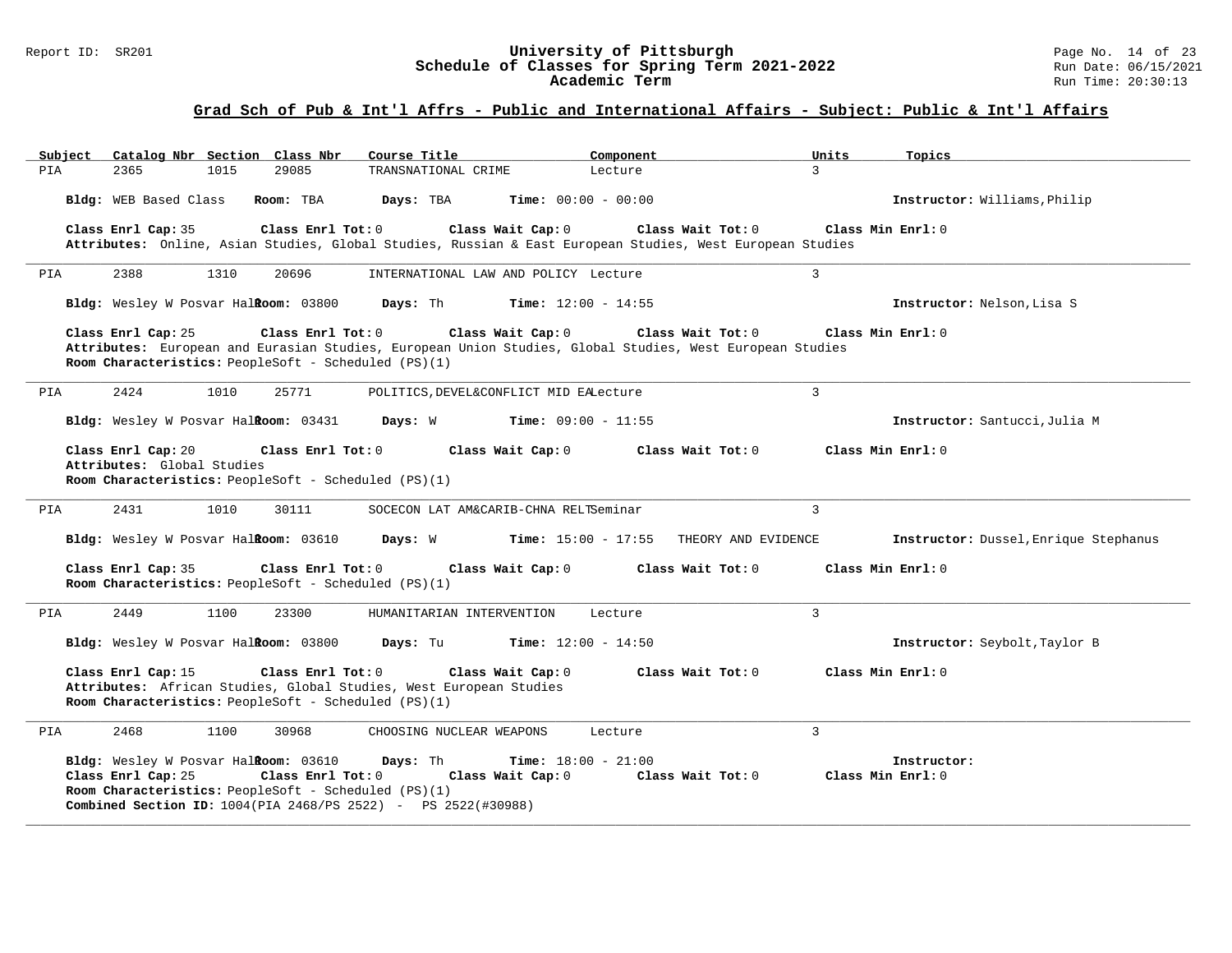#### Report ID: SR201 **University of Pittsburgh** Page No. 15 of 23 **Schedule of Classes for Spring Term 2021-2022** Run Date: 06/15/2021 **Academic Term** Run Time: 20:30:13

| Catalog Nbr Section Class Nbr<br>Subiect                                                                                                                                     | Course Title<br>Component                                                                        | Units<br>Topics                       |
|------------------------------------------------------------------------------------------------------------------------------------------------------------------------------|--------------------------------------------------------------------------------------------------|---------------------------------------|
| 2501<br>1200<br>23299<br>PIA                                                                                                                                                 | DEVELP POLICY & ADMINISTRATIONLecture                                                            | $\mathbf{R}$                          |
| Bldg: Wesley W Posvar HalRoom: 03431                                                                                                                                         | Days: W<br><b>Time:</b> $15:00 - 17:55$                                                          | Instructor: Staff                     |
| Class Enrl Cap: 25<br>Class Enrl Tot: 0                                                                                                                                      | Class Wait Cap: 0<br>Class Wait Tot: 0                                                           | Class Min Enrl: 0                     |
| Attributes: African Studies, Global Studies, Latin American Studies<br>Room Characteristics: PeopleSoft - Scheduled (PS)(1)                                                  |                                                                                                  |                                       |
|                                                                                                                                                                              |                                                                                                  |                                       |
| 2502<br>PIA<br>1010<br>27231                                                                                                                                                 | POLITICAL ECONMY OF GLOBAL ENVLecture                                                            | 3                                     |
| Bldg: Wesley W Posvar Halkoom: 03600                                                                                                                                         | Days: Tu<br>Time: $12:00 - 14:55$                                                                | Instructor: Rabindran, Shanti         |
| Class Enrl Tot: 0<br>Class Enrl Cap: 15<br>Attributes: European Union Studies, Global Studies, West European Studies<br>Room Characteristics: PeopleSoft - Scheduled (PS)(1) | Class Wait Cap: 0<br>Class Wait $Tot: 0$                                                         | Class Min Enrl: 0                     |
| 2506<br>1080<br>29084<br>PIA                                                                                                                                                 | SEX AND HUMAN SECURITY<br>Lecture                                                                | 3                                     |
| Bldg: Wesley W Posvar Halkoom: 03911                                                                                                                                         | Days: Th<br>Time: $15:00 - 17:55$                                                                | Instructor: Alfredson, Lisa Stephanie |
| Class Enrl Cap: 35<br>Class Enrl Tot: 0                                                                                                                                      | Class Wait Cap: 0<br>Class Wait Tot: 0                                                           | Class Min Enrl: 0                     |
|                                                                                                                                                                              | Attributes: Class Materials on Reserve at Hillman Library, Global Studies, West European Studies |                                       |
| Room Characteristics: PeopleSoft - Scheduled (PS)(1)                                                                                                                         |                                                                                                  |                                       |
| 2510<br>1030<br>12983<br>PIA                                                                                                                                                 | ECONOMICS OF DEVELOPMENT<br>Lecture                                                              | 3                                     |
| Bldg: Wesley W Posvar HalRoom: 03911                                                                                                                                         | Days: Tu<br><b>Time:</b> $12:00 - 14:55$                                                         | Instructor: Themudo, Nuno Da Silva    |
| Class Enrl Cap: 30<br>Class Enrl Tot: 0                                                                                                                                      | Class Wait Cap: 0<br>Class Wait Tot: 0                                                           | Class Min Enrl: 0                     |
| Attributes: Asian Studies, Global Studies, Latin American Studies                                                                                                            |                                                                                                  |                                       |
| Room Characteristics: PeopleSoft - Scheduled (PS)(1)                                                                                                                         |                                                                                                  |                                       |
| 2528<br>1080<br>29083<br>PIA                                                                                                                                                 | GOVRNC LOCAL GVRNT CIVIL SOCTYLecture                                                            | 3                                     |
| Bldg: Wesley W Posvar HalRoom: 03600                                                                                                                                         | Days: Th<br><b>Time:</b> $15:00 - 17:55$                                                         | Instructor: Picard, Louis A           |
| Class Enrl Cap: 15<br>Class Enrl Tot: 0                                                                                                                                      | Class Wait Cap: 0<br>Class Wait Tot: 0                                                           | Class Min Enrl: 0                     |
| Attributes: Global Studies                                                                                                                                                   |                                                                                                  |                                       |
| Room Characteristics: PeopleSoft - Scheduled (PS)(1)                                                                                                                         |                                                                                                  |                                       |
| 2529<br>1010<br>PIA<br>30023                                                                                                                                                 | POL ECON ANAL FOR GLOBL AFFAIRLecture                                                            | $\mathbf{R}$                          |
| Bldg: WEB Based Class<br>Room: TBA                                                                                                                                           | <b>Time:</b> $00:00 - 00:00$<br>Days: TBA                                                        | Instructor: Brick, Jennifer C         |
| Class Enrl Cap: 30<br>Class Enrl Tot: $0$<br>Attributes: Online                                                                                                              | Class Wait Cap: 0<br>Class Wait Tot: 0                                                           | Class Min Enrl: 0                     |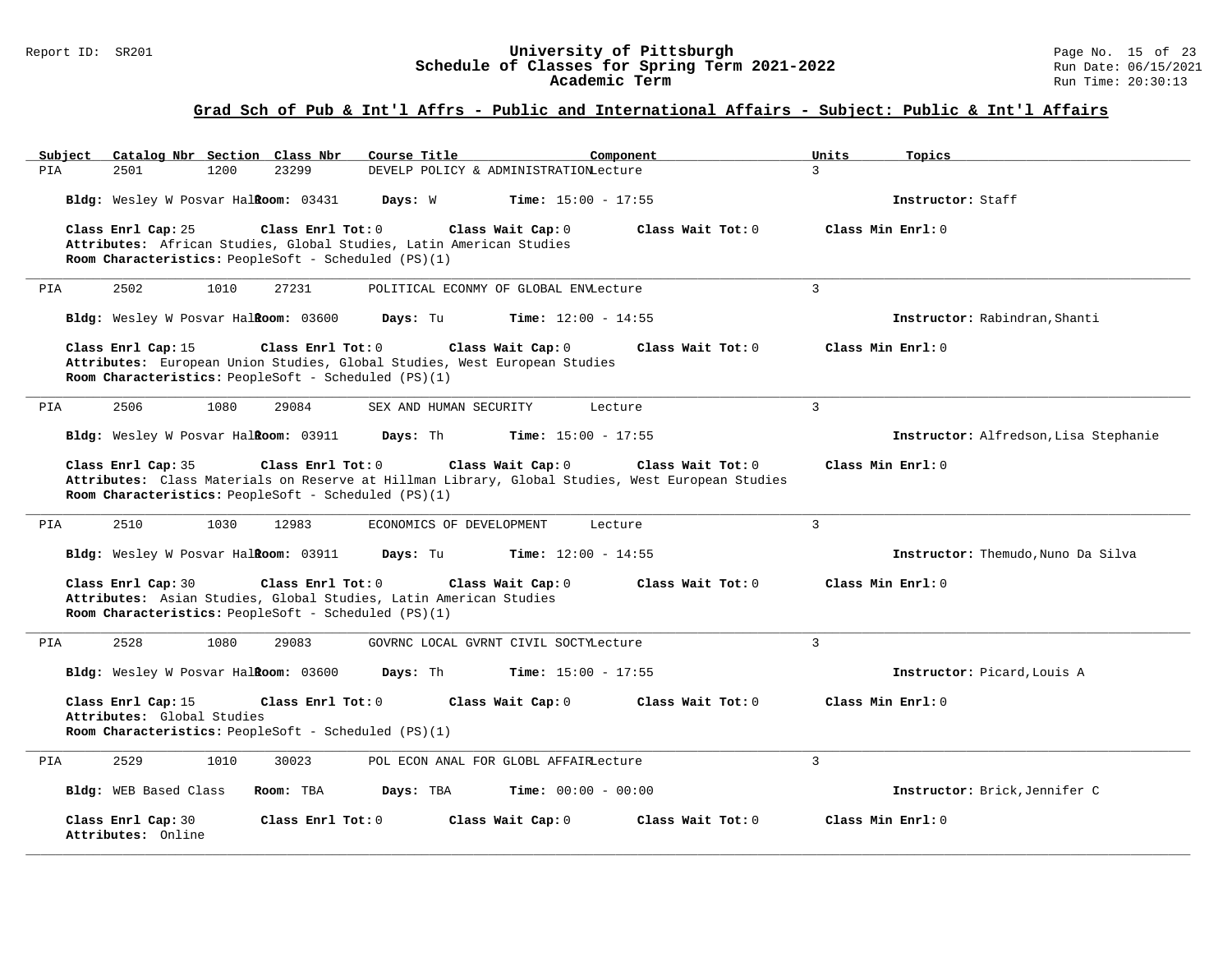#### Report ID: SR201 **University of Pittsburgh** Page No. 16 of 23 **Schedule of Classes for Spring Term 2021-2022** Run Date: 06/15/2021 **Academic Term** Run Time: 20:30:13

| Catalog Nbr Section Class Nbr<br>Subject                                                                                        | Course Title                                                                                           | Component<br>Units          | Topics                                 |
|---------------------------------------------------------------------------------------------------------------------------------|--------------------------------------------------------------------------------------------------------|-----------------------------|----------------------------------------|
| 29073<br>PIA<br>2530<br>1080                                                                                                    | GENDER EQUALITY&UNITED NATIONSSeminar                                                                  | 1.5                         |                                        |
| Bldg: Wesley W Posvar Halkoom: 03800                                                                                            | Days: W<br><b>Time:</b> $15:00 - 16:15$                                                                |                             | Instructor: Finkel, Mihriban Muge      |
|                                                                                                                                 |                                                                                                        |                             | Hughes, Melanie M                      |
| Class Enrl Cap: 25<br>Attributes: Global Studies, West European Studies<br>Room Characteristics: PeopleSoft - Scheduled (PS)(1) | Class Enrl Tot: 0 Class Wait Cap: 0<br>Combined Section ID: 0903(SOC/2432/PIA/2530) - SOC 2432(#28543) | Class Wait Tot: 0           | Class Min Enrl: 0                      |
| 2550<br>1030<br>29071<br>PIA                                                                                                    | ECON MEETS CS: MECHANISM DSGN Lecture                                                                  | $\mathbf{3}$                |                                        |
| Bldg: Wesley W Posvar HalRoom: 03415                                                                                            | <b>Time:</b> $09:00 - 11:55$<br>Days: W                                                                |                             | Instructor: Jeong, Jinyong             |
| Class Enrl Cap: 15<br>Room Characteristics: PeopleSoft - Scheduled (PS)(1)                                                      | Class Enrl Tot: 0<br>Class Wait Cap: 0                                                                 | Class Wait Tot: 0           | Class Min Enrl: 0                      |
| 2606<br>1200<br>22905<br>PIA                                                                                                    | WASHINGTON PRACTICUM                                                                                   | $\overline{3}$<br>Practicum |                                        |
| Bldg: TO BE ARRANGED<br>Room: TBA                                                                                               | Days: TBA<br><b>Time:</b> $00:00 - 00:00$                                                              |                             | Instructor: Griffith, Emmylou D        |
| Class Enrl Cap: 35                                                                                                              | Class Enrl Tot: 0<br>Class Wait Cap: 0                                                                 | Class Wait Tot: 0           | Class Min Enrl: 0                      |
| 2614<br>1050<br>22903<br>PIA                                                                                                    | LOBBYING AND ADVOCACY- D.C. Lecture                                                                    | $\overline{3}$              |                                        |
| Bldg: TO BE ARRANGED<br>Room: TBA                                                                                               | Days: M<br><b>Time:</b> $17:30 - 20:30$                                                                |                             | Instructor: Kim, Oliver J              |
|                                                                                                                                 |                                                                                                        |                             | Hamilton, Alastair McNeish             |
| Class Enrl Cap: 15                                                                                                              | Class Enrl Tot: 0<br>Class Wait Cap: 0                                                                 | Class Wait Tot: 0           | Class Min Enrl: 0                      |
| 2615<br>1050<br>22902<br>PIA                                                                                                    | Seminar<br>POLICY-MAKING                                                                               | $\overline{3}$              |                                        |
| <b>Bldg:</b> TO BE ARRANGED<br>Room: TBA                                                                                        | Days: Tu<br><b>Time:</b> $17:30 - 19:30$                                                               |                             | Instructor: Baylis, Elena Annette      |
| Class Enrl Cap: 15                                                                                                              | Class Enrl Tot: 0<br>Class Wait Cap: 0                                                                 | Class Wait Tot: 0           | Class Min Enrl: 0                      |
| 2617<br>1500<br>24619<br>PIA                                                                                                    | ISSUES PBLC DPLMCY DC SEMESTERSeminar                                                                  | $\overline{3}$              |                                        |
| Bldg: TO BE ARRANGED<br>Room: TBA                                                                                               | Days: Th<br><b>Time:</b> $18:00 - 20:45$                                                               |                             | Instructor: Hamilton, Alastair McNeish |
| Class Enrl Cap: 10                                                                                                              | Class Enrl Tot: 0<br>Class Wait Cap: 0                                                                 | Class Wait Tot: 0           | Class Min Enrl: 0                      |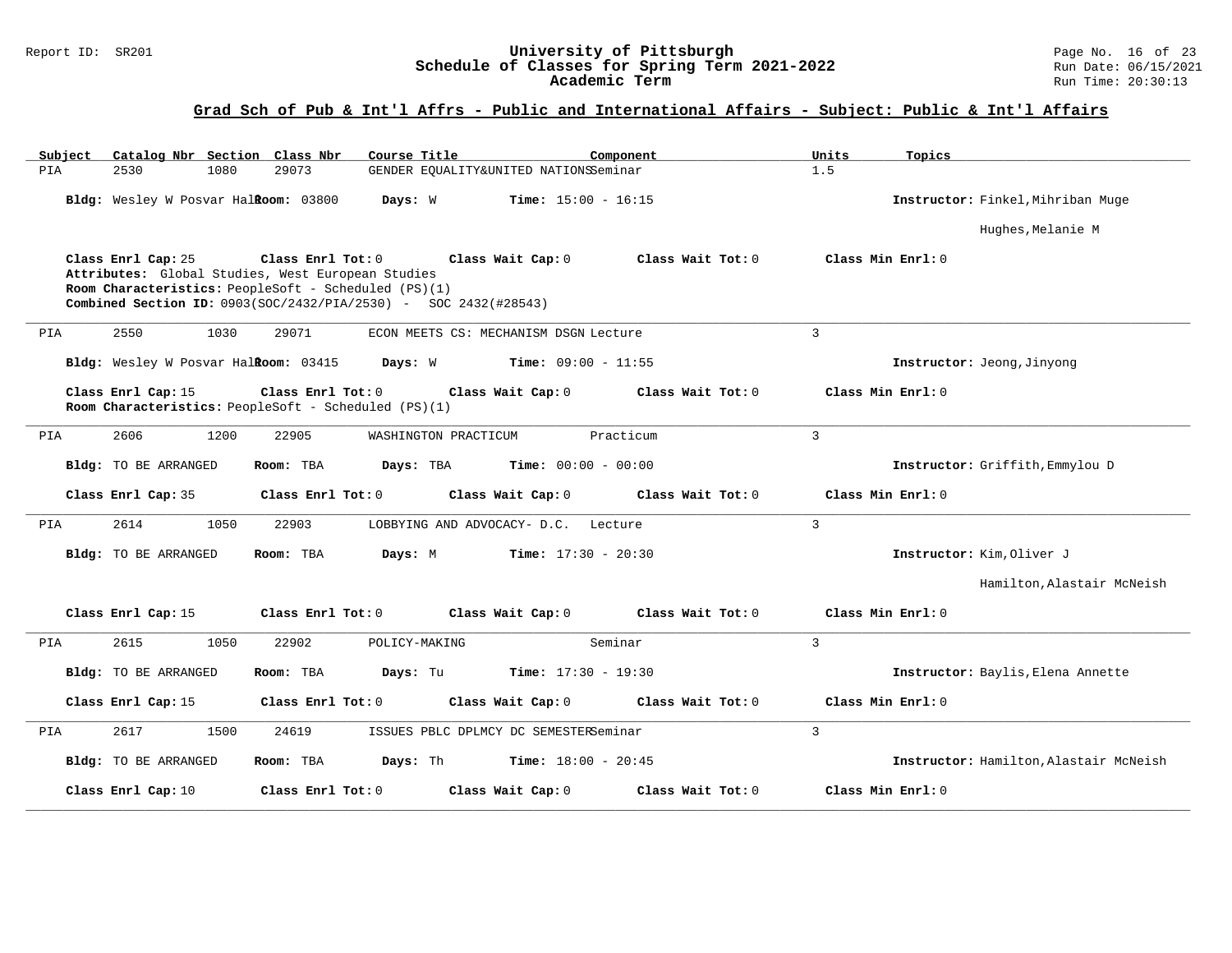#### Report ID: SR201 **University of Pittsburgh** Page No. 17 of 23 **Schedule of Classes for Spring Term 2021-2022** Run Date: 06/15/2021 **Academic Term** Run Time: 20:30:13

| Catalog Nbr Section Class Nbr<br>Subject                                                                                                                               | Course Title                          | Component                    | Units             | Topics                                   |
|------------------------------------------------------------------------------------------------------------------------------------------------------------------------|---------------------------------------|------------------------------|-------------------|------------------------------------------|
| 2715<br>1040<br>12985<br>PIA                                                                                                                                           | GIS FOR PUBLIC POLICY                 | Lecture                      | $\mathcal{L}$     |                                          |
| Bldg: Wesley W Posvar Halkoom: 03800                                                                                                                                   | Days: Tu                              | <b>Time:</b> $15:00 - 17:55$ |                   | Instructor: Lewis, An                    |
| Class Enrl Cap: 30<br>Class Enrl Tot: 0<br>Attributes: Global Studies, Undergraduate Global Health<br>Room Characteristics: PeopleSoft - Scheduled (PS)(1)             | Class Wait Cap: 0                     | Class Wait Tot: 0            | Class Min Enrl: 0 |                                          |
| 2719<br>1010<br>29826<br>PIA                                                                                                                                           | APPLIED GIS IN THE LOCAL GVRNTLecture |                              | 1.5               |                                          |
| Bldg: Wesley W Posvar Halkoom: 03800                                                                                                                                   | Days: M                               | <b>Time:</b> $16:30 - 17:55$ |                   | Instructor: Lewis, An                    |
| Class Enrl Cap: 20<br>Class Enrl Tot: 0<br>Attributes: Class Materials on Reserve at Hillman Library<br>Room Characteristics: PeopleSoft - Scheduled (PS)(1)           | Class Wait Cap: 0                     | Class Wait Tot: $0$          | Class Min Enrl: 0 |                                          |
| 2740<br>1020<br>20893<br>PIA                                                                                                                                           | PLN & ANAL SUSTAINABLE REGIONSLecture |                              | $\overline{3}$    |                                          |
| Bldg: Wesley W Posvar Halkoom: 03610                                                                                                                                   | Days: W                               | <b>Time:</b> $09:00 - 12:00$ |                   | Instructor: Gonzalez Rivas, Marcela      |
| Class Enrl Cap: 30<br>Class Enrl Tot: 0<br>Room Characteristics: PeopleSoft - Scheduled (PS)(1)                                                                        | Class Wait Cap: 0                     | Class Wait Tot: 0            | Class Min Enrl: 0 |                                          |
| 2813<br>1055<br>29330<br>PIA                                                                                                                                           | SEMINAR POLITICAL INSTITUTIONSSeminar |                              | 3                 |                                          |
| Bldg: Wesley W Posvar Halkoom: 04801                                                                                                                                   | Days: Tu                              | <b>Time:</b> $12:30 - 14:55$ |                   | Instructor: Peters, B. Guy               |
| Class Enrl Cap: 5<br>Class Enrl Tot: 0<br><b>Combined Section ID:</b> 0757(PIA/2813/PS/2381) - PS 2381(#28569)                                                         | Class Wait Cap: 0                     | Class Wait Tot: 0            | Class Min Enrl: 0 |                                          |
| 2815<br>1020<br>29413<br>PIA                                                                                                                                           | WOMEN & POLITICS                      | Seminar                      | 3                 |                                          |
| Bldg: Wesley W Posvar Halkoom: 04430                                                                                                                                   | Days: W                               | <b>Time:</b> $09:00 - 12:00$ |                   | Instructor: Smith, Kaitlyn Tessa Provins |
| Class Enrl Cap: 5<br>Class Enrl Tot: 0<br>Room Characteristics: PeopleSoft - Scheduled (PS)(1)<br><b>Combined Section ID:</b> 0969(PS 2204/PIA 2815) - PS 2204(#29339) | Class Wait Cap: 0                     | Class Wait Tot: 0            | Class Min Enrl: 0 |                                          |
| 2816<br>1065<br>29409<br>PIA                                                                                                                                           | RES TOPCS ON POL ECONY OF DVLPSeminar |                              | 3                 |                                          |
| Bldg: Wesley W Posvar Halkoom: 04430                                                                                                                                   | $Time: 14:00 - 16:30$<br>Days: W      |                              |                   | Instructor: Paler, Laura B               |
| Class Enrl Cap: 5<br>Class Enrl Tot: 0<br>Room Characteristics: PeopleSoft - Scheduled (PS)(1)<br><b>Combined Section ID:</b> 0069(PS 2370/PIA 2816) - PS 2370(#28568) | Class Wait Cap: 0                     | Class Wait Tot: 0            | Class Min Enrl: 0 |                                          |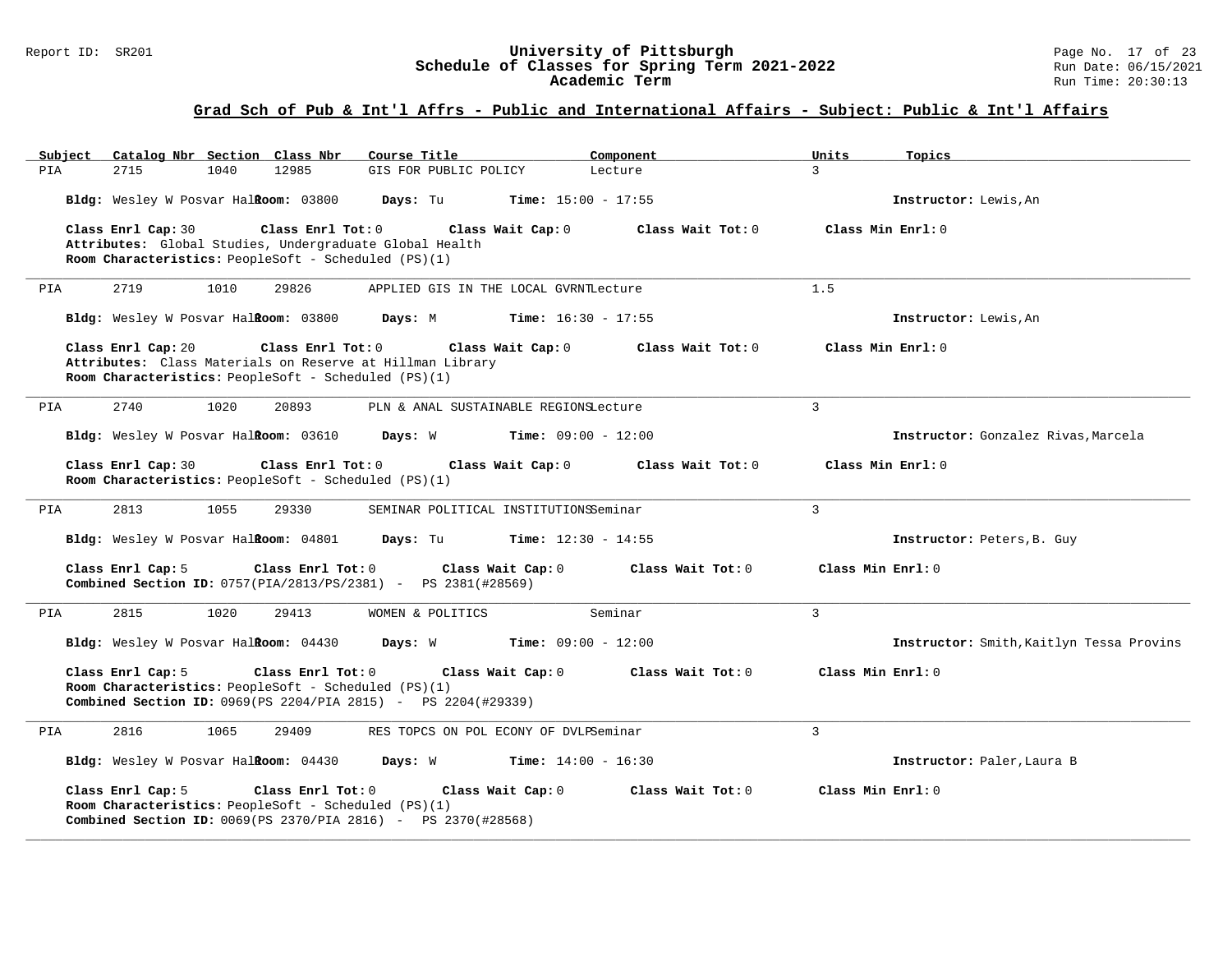#### Report ID: SR201 **University of Pittsburgh** Page No. 18 of 23 **Schedule of Classes for Spring Term 2021-2022** Run Date: 06/15/2021 **Academic Term** Run Time: 20:30:13

| Subject<br>Catalog Nbr Section Class Nbr                                                                                                                               | Course Title<br>Component                    | Units<br>Topics                            |
|------------------------------------------------------------------------------------------------------------------------------------------------------------------------|----------------------------------------------|--------------------------------------------|
| 2818<br>1020<br>29332<br>PIA                                                                                                                                           | DMSTC POLIT INTL CNFL INFO AGESeminar        | 3                                          |
| Bldg: Wesley W Posvar Halkoom: 04801                                                                                                                                   | Days: Th<br><b>Time:</b> $12:15 - 14:15$     | Instructor: Colaresi, Michael Penn         |
| Class Enrl Cap: 5<br>Class Enrl Tot: 0<br>Room Characteristics: PeopleSoft - Scheduled (PS)(1)<br><b>Combined Section ID:</b> 0972(PS 2515/PIA 2818) - PS 2515(#28570) | Class Wait Tot: 0<br>Class Wait Cap: 0       | Class Min Enrl: 0                          |
| 2819<br>1030<br>29885<br>PIA                                                                                                                                           | Seminar<br>FORMAL POLITICAL THEORY           | $\mathbf{3}$                               |
| Bldg: Wesley W Posvar Halkoom: 04430                                                                                                                                   | <b>Days:</b> Tu <b>Time:</b> $09:00 - 12:00$ | Instructor: Woon, Jonathan E               |
| Class Enrl Cap: 5<br>Class Enrl Tot: 0<br>Room Characteristics: PeopleSoft - Scheduled (PS)(1)<br><b>Combined Section ID:</b> 0012(PS 2703/PIA 2819) - PS 2703(#28571) | Class Wait Cap: 0<br>Class Wait Tot: 0       | Class Min Enrl: 0                          |
| 2896<br>1080<br>20922<br>PIA                                                                                                                                           | Seminar<br>MPPM POLICY SEMINAR               | $\overline{3}$                             |
| Bldg: Wesley W Posvar Halkoom: 03610                                                                                                                                   | Days: M<br>$Time: 18:00 - 21:00$             | Instructor: Dougherty Juni, George William |
| Class Enrl Cap: 30<br>Class Enrl Tot: 0<br>Room Characteristics: PeopleSoft - Scheduled (PS)(1)                                                                        | Class Wait Tot: 0<br>Class Wait Cap: 0       | Class Min Enrl: 0                          |
| 2896<br>1085<br>24618<br>PIA                                                                                                                                           | Seminar<br>MPPM POLICY SEMINAR               | $\overline{3}$                             |
| Bldg: WEB Based Class<br>Room: TBA                                                                                                                                     | Days: TBA<br><b>Time:</b> $00:00 - 00:00$    | Instructor: Dougherty Juni, George William |
| Class Enrl Cap: 35<br>Class Enrl Tot: 0<br>Attributes: Online                                                                                                          | Class Wait Cap: 0<br>Class Wait Tot: 0       | Class Min Enrl: 0                          |
| 3004<br>1010<br>27948<br>PIA                                                                                                                                           | SEM IN RESEARCH DSGN & METHODSSeminar        | $\mathbf{3}$                               |
| Bldg: Wesley W Posvar Halkoom: 03610                                                                                                                                   | Days: Th<br><b>Time:</b> $15:00 - 17:50$     | Instructor: Dunn, William N                |
| Class Enrl Cap: 30<br>Class Enrl Tot: 0<br>Attributes: Class Materials on Reserve at Hillman Library<br>Room Characteristics: PeopleSoft - Scheduled (PS)(1)           | Class Wait Cap: 0<br>Class Wait Tot: 0       | Class Min Enrl: 0                          |
| 3020<br>1080<br>29070<br>PIA                                                                                                                                           | ADV SEM: EVID INFRN PUBLC POLCSeminar        | $\overline{3}$                             |
| Bldg: Wesley W Posvar Halkoom: 03600                                                                                                                                   | <b>Days:</b> Tu <b>Time:</b> $15:00 - 17:50$ | Instructor: Dunn, William N                |
| Class Enrl Cap: 15<br>Class Enrl Tot: 0<br>Room Characteristics: PeopleSoft - Scheduled (PS)(1)                                                                        | Class Wait Cap: 0<br>Class Wait Tot: 0       | Class Min Enrl: 0                          |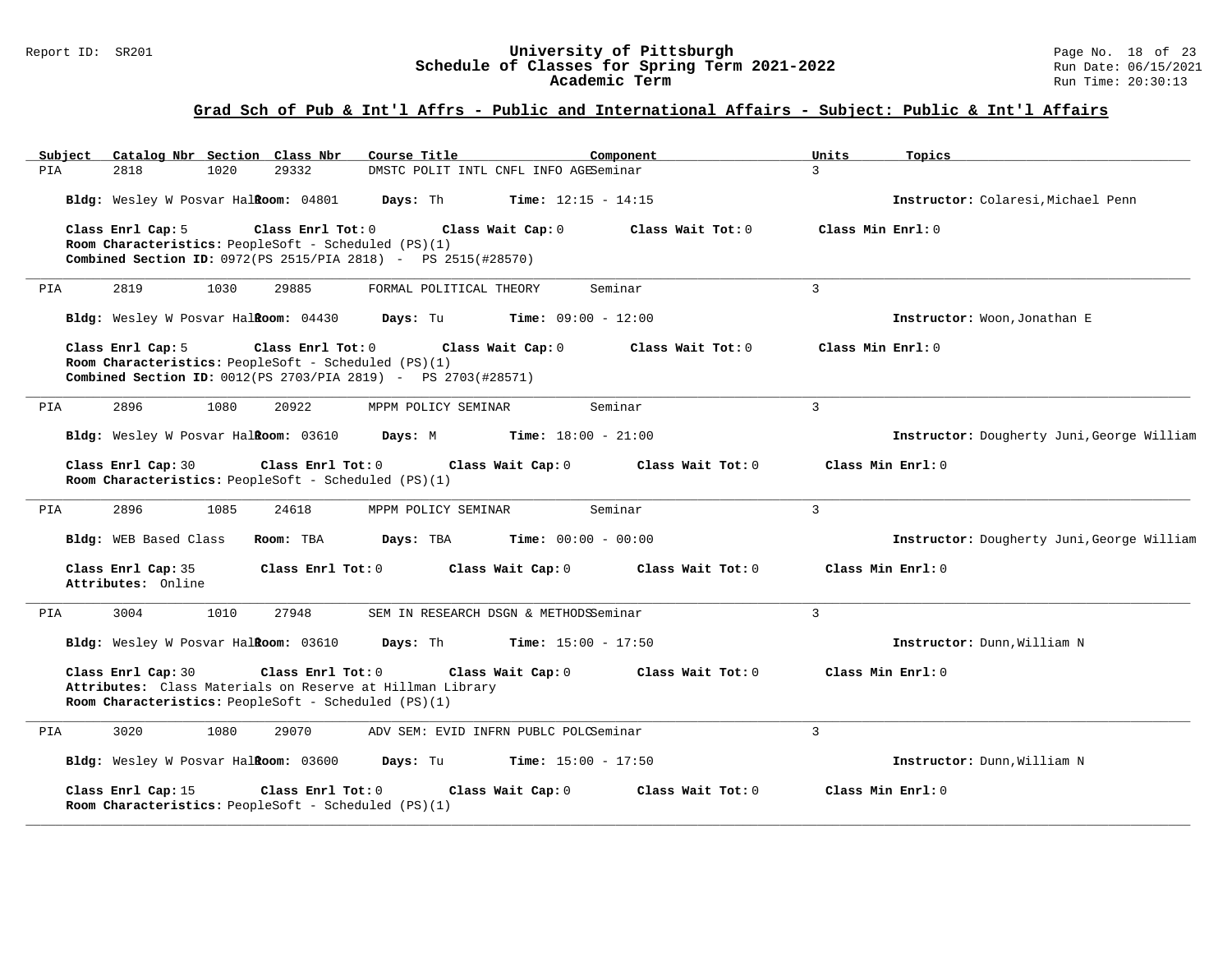#### Report ID: SR201 **University of Pittsburgh** Page No. 19 of 23 **Schedule of Classes for Spring Term 2021-2022** Run Date: 06/15/2021 **Academic Term** Run Time: 20:30:13

| Catalog Nbr Section Class Nbr<br>Subject | Course Title                                                                               | Component                               | Units<br>Topics                            |
|------------------------------------------|--------------------------------------------------------------------------------------------|-----------------------------------------|--------------------------------------------|
| PIA<br>3097<br>1015                      | 12977<br>INDEPENDENT STUDY PHD                                                             | Independent Study                       | $1 - 6$                                    |
| Bldg: TO BE ARRANGED                     | <b>Room:</b> TBA <b>Days:</b> TBA <b>Time:</b> 00:00 - 00:00                               |                                         | Instructor: Rizzi, Michael T               |
|                                          | Class Enrl Cap: 35 Class Enrl Tot: 0 Class Wait Cap: 0 Class Wait Tot: 0 Class Min Enrl: 0 |                                         |                                            |
| PIA<br>3097 300                          | 1025 15570                                                                                 | INDEPENDENT STUDY PHD Independent Study | $1 - 6$                                    |
| Bldg: TO BE ARRANGED                     | Room: TBA $Days: TBA$ Time: $00:00 - 00:00$                                                |                                         | Instructor: Lewin, Michael                 |
|                                          | Class Enrl Cap: 35 Class Enrl Tot: 0 Class Wait Cap: 0 Class Wait Tot: 0 Class Min Enrl: 0 |                                         |                                            |
| 3097<br><b>PIA</b>                       | 1030 15571                                                                                 | INDEPENDENT STUDY PHD 1ndependent Study | $1 - 6$                                    |
| Bldg: TO BE ARRANGED                     | Room: TBA $Days:$ TBA $Time: 00:00 - 00:00$                                                |                                         | Instructor: Owen Palmer, Erica             |
|                                          | Class Enrl Cap: 35 Class Enrl Tot: 0 Class Wait Cap: 0 Class Wait Tot: 0 Class Min Enrl: 0 |                                         |                                            |
| PIA                                      | 3097 1045 15572 INDEPENDENT STUDY PHD Independent Study                                    |                                         | $1 - 6$                                    |
| Bldg: TO BE ARRANGED                     | Room: TBA $\rule{1em}{0.15mm}$ Days: TBA Time: $00:00 - 00:00$                             |                                         | Instructor: Deitrick, Sabina E             |
|                                          | Class Enrl Cap: 35 Class Enrl Tot: 0 Class Wait Cap: 0 Class Wait Tot: 0                   |                                         | Class Min $Enr1:0$                         |
| 3097<br><b>PIA</b>                       | 1050 15573                                                                                 | INDEPENDENT STUDY PHD 1ndependent Study | $1 - 6$                                    |
| Bldg: TO BE ARRANGED                     | Room: TBA $\rule{1em}{0.15mm}$ Days: TBA Time: $00:00 - 00:00$                             |                                         | Instructor: Dougherty Juni, George William |
|                                          | Class Enrl Cap: 35 Class Enrl Tot: 0 Class Wait Cap: 0 Class Wait Tot: 0 Class Min Enrl: 0 |                                         |                                            |
| 3097<br>PIA<br>1060                      | 15574                                                                                      | INDEPENDENT STUDY PHD Independent Study | $1 - 6$                                    |
| Bldg: TO BE ARRANGED                     | Room: TBA $\rule{1em}{0.15mm}$ Days: TBA $\rule{1.5mm}{0.15mm}$ Time: $00:00 - 00:00$      |                                         | Instructor: Jones, Daniel                  |
|                                          | Class Enrl Cap: 35 Class Enrl Tot: 0 Class Wait Cap: 0 Class Wait Tot: 0 Class Min Enrl: 0 |                                         |                                            |
| 3097 300<br>PIA                          | 1065 15575                                                                                 | INDEPENDENT STUDY PHD 1ndependent Study | $1 - 6$                                    |
| Bldg: TO BE ARRANGED                     | Room: TBA $Days:$ TBA $Time: 00:00 - 00:00$                                                |                                         | Instructor: Rabindran, Shanti              |
|                                          | Class Enrl Cap: 35 Class Enrl Tot: 0 Class Wait Cap: 0 Class Wait Tot: 0                   |                                         | Class Min Enrl: 0                          |
| 3097<br>1075<br>PIA                      | INDEPENDENT STUDY PHD Independent Study<br>15576                                           |                                         | $1 - 6$                                    |
| Bldg: TO BE ARRANGED                     | Room: TBA $Days: TBA$ Time: $00:00 - 00:00$                                                |                                         | Instructor: Santucci, Julia M              |
| Class Enrl Cap: 35                       | Class Enrl Tot: $0$ Class Wait Cap: $0$ Class Wait Tot: $0$                                |                                         | Class Min Enrl: 0                          |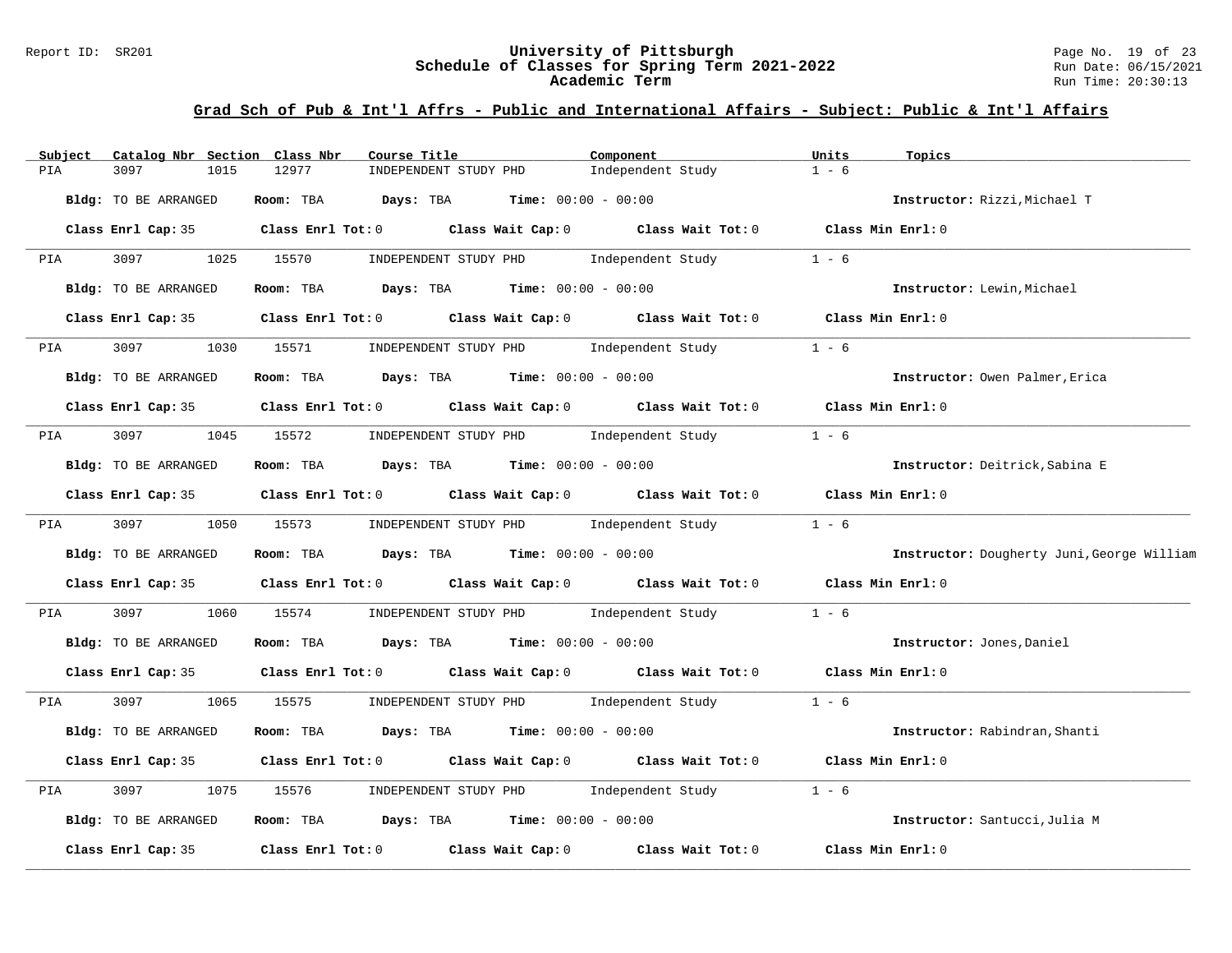| PIA        | 3097<br>1085         | 15577<br>INDEPENDENT STUDY PHD Independent Study                                                    | $1 - 6$                               |
|------------|----------------------|-----------------------------------------------------------------------------------------------------|---------------------------------------|
|            | Bldg: TO BE ARRANGED | Room: TBA $Days:$ TBA $Time: 00:00 - 00:00$                                                         | Instructor: Kearns, Kevin P           |
|            |                      | Class Enrl Cap: 35 Class Enrl Tot: 0 Class Wait Cap: 0 Class Wait Tot: 0 Class Min Enrl: 0          |                                       |
|            |                      | PIA 3097 1090 15578 INDEPENDENT STUDY PHD Independent Study 1 - 6                                   |                                       |
|            | Bldg: TO BE ARRANGED | Room: TBA $\rule{1em}{0.15mm}$ Days: TBA Time: $00:00 - 00:00$                                      | Instructor: Alfredson, Lisa Stephanie |
|            |                      | Class Enrl Cap: 35 Class Enrl Tot: 0 Class Wait Cap: 0 Class Wait Tot: 0 Class Min Enrl: 0          |                                       |
|            |                      | PIA 3097 1095 15579 INDEPENDENT STUDY PHD Independent Study 1 - 6                                   |                                       |
|            | Bldg: TO BE ARRANGED | Room: TBA $Days:$ TBA $Time:$ 00:00 - 00:00                                                         | Instructor: Mckinney, Jerome          |
|            |                      | Class Enrl Cap: 35 Class Enrl Tot: 0 Class Wait Cap: 0 Class Wait Tot: 0 Class Min Enrl: 0          |                                       |
|            |                      | PIA 3097 1105 15580 INDEPENDENT STUDY PHD Independent Study 1 - 6                                   |                                       |
|            | Bldg: TO BE ARRANGED | Room: TBA $\rule{1em}{0.15mm}$ Days: TBA $\rule{1.5mm}{0.15mm}$ Time: $00:00 - 00:00$               | Instructor: Miller, David Young       |
|            |                      | Class Enrl Cap: 35 Class Enrl Tot: 0 Class Wait Cap: 0 Class Wait Tot: 0 Class Min Enrl: 0          |                                       |
|            |                      | PIA 3097 1115 15581 INDEPENDENT STUDY PHD Independent Study 1 - 6                                   |                                       |
|            | Bldg: TO BE ARRANGED | Room: TBA $\rule{1em}{0.15mm}$ Days: TBA $\rule{1.5mm}{0.15mm}$ Time: $00:00 - 00:00$               | Instructor: Nelson, Lisa S            |
|            |                      | Class Enrl Cap: 35 Class Enrl Tot: 0 Class Wait Cap: 0 Class Wait Tot: 0 Class Min Enrl: 0          |                                       |
| <b>PIA</b> |                      | 3097 1120 15582 INDEPENDENT STUDY PHD Independent Study 1 - 6                                       |                                       |
|            | Bldg: TO BE ARRANGED | Room: TBA $Days:$ TBA Time: $00:00 - 00:00$                                                         | Instructor: Grauer, Ryan Daniel       |
|            |                      | Class Enrl Cap: 35 $\qquad$ Class Enrl Tot: 0 $\qquad$ Class Wait Cap: 0 $\qquad$ Class Wait Tot: 0 | Class Min Enrl: 0                     |
| PIA        |                      | 3097 1125 15583 INDEPENDENT STUDY PHD Independent Study 1 - 6                                       |                                       |
|            | Bldg: TO BE ARRANGED | Room: TBA $\rule{1em}{0.15mm}$ Days: TBA $\rule{1.5mm}{0.15mm}$ Time: $00:00 - 00:00$               | Instructor: Buechel, Kathleen         |
|            |                      | Class Enrl Cap: 35 Class Enrl Tot: 0 Class Wait Cap: 0 Class Wait Tot: 0                            | Class Min Enrl: 0                     |
|            |                      | PIA 3097 1130 15584 INDEPENDENT STUDY PHD Independent Study 1 - 6                                   |                                       |
|            | Bldg: TO BE ARRANGED | Room: TBA $Days: TBA$ Time: $00:00 - 00:00$                                                         | Instructor: Picard, Louis A           |
|            |                      | Class Enrl Cap: 35 Class Enrl Tot: 0 Class Wait Cap: 0 Class Wait Tot: 0 Class Min Enrl: 0          |                                       |
|            |                      | PIA 3097 1140 15585 INDEPENDENT STUDY PHD Independent Study 1 - 6                                   |                                       |
|            | Bldg: TO BE ARRANGED | Room: TBA $Days:$ TBA $Time: 00:00 - 00:00$                                                         | Instructor: Poznansky, Michael        |
|            |                      | Class Enrl Cap: 35 Class Enrl Tot: 0 Class Wait Cap: 0 Class Wait Tot: 0 Class Min Enrl: 0          |                                       |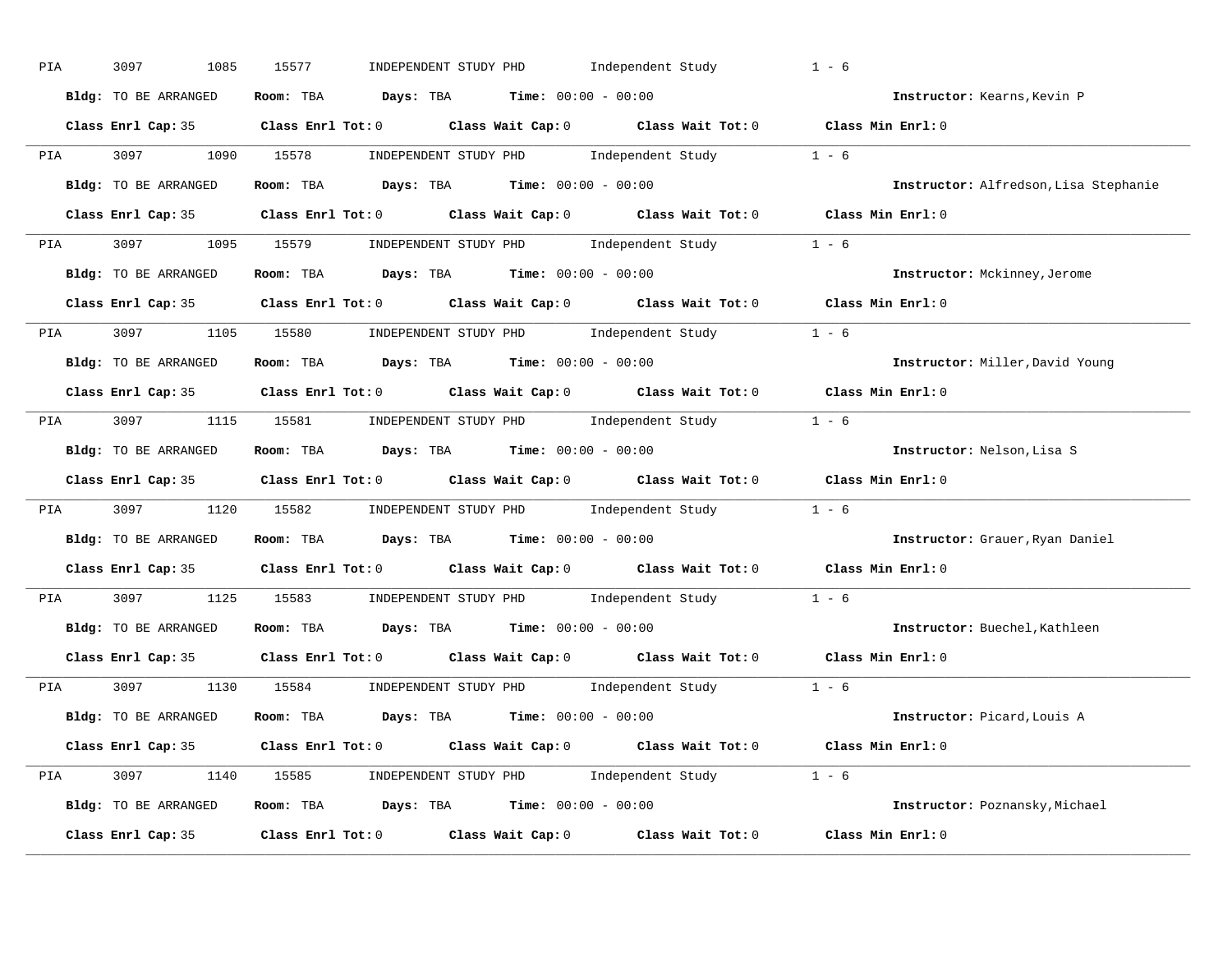#### Report ID: SR201 **University of Pittsburgh** Page No. 21 of 23 **Schedule of Classes for Spring Term 2021-2022** Run Date: 06/15/2021 **Academic Term** Run Time: 20:30:13

| Catalog Nbr Section Class Nbr<br>Subject | Course Title                                                                               | Component         | Units<br>Topics                     |
|------------------------------------------|--------------------------------------------------------------------------------------------|-------------------|-------------------------------------|
| 3097<br>1155<br>PIA                      | 15586<br>INDEPENDENT STUDY PHD                                                             | Independent Study | $1 - 6$                             |
| Bldg: TO BE ARRANGED                     | Room: TBA $Days:$ TBA $Time: 00:00 - 00:00$                                                |                   | Instructor: Themudo, Nuno Da Silva  |
|                                          | Class Enrl Cap: 35 Class Enrl Tot: 0 Class Wait Cap: 0 Class Wait Tot: 0 Class Min Enrl: 0 |                   |                                     |
| 3097 1165 15587<br><b>PIA</b>            | INDEPENDENT STUDY PHD Independent Study                                                    |                   | $1 - 6$                             |
| Bldg: TO BE ARRANGED                     | Room: TBA $Days:$ TBA $Time: 00:00 - 00:00$                                                |                   | Instructor: Dunn, William N         |
|                                          | Class Enrl Cap: 35 Class Enrl Tot: 0 Class Wait Cap: 0 Class Wait Tot: 0 Class Min Enrl: 0 |                   |                                     |
| 3097 300<br><b>PIA</b>                   | 1170 17220<br>INDEPENDENT STUDY PHD 1ndependent Study                                      |                   | $1 - 6$                             |
| Bldg: TO BE ARRANGED                     | Room: TBA $Days:$ TBA $Time: 00:00 - 00:00$                                                |                   | Instructor: Finkel, Mihriban Muge   |
|                                          | Class Enrl Cap: 35 Class Enrl Tot: 0 Class Wait Cap: 0 Class Wait Tot: 0 Class Min Enrl: 0 |                   |                                     |
| <b>PIA</b>                               | 3097 1175 17221 INDEPENDENT STUDY PHD Independent Study                                    |                   | $1 - 6$                             |
| Bldg: TO BE ARRANGED                     | Room: TBA $Days:$ TBA $Time: 00:00 - 00:00$                                                |                   | Instructor: Weber, Jeremy Glenn     |
|                                          | Class Enrl Cap: 35 Class Enrl Tot: 0 Class Wait Cap: 0 Class Wait Tot: 0 Class Min Enrl: 0 |                   |                                     |
| 3097 1185 17222<br><b>PIA</b>            | $INDEXEDENT STUDY PHD Independent Study 1 - 6$                                             |                   |                                     |
| Bldg: TO BE ARRANGED                     | Room: TBA $Days: TBA$ Time: $00:00 - 00:00$                                                |                   | Instructor: Murtazashvili, Ilia     |
|                                          | Class Enrl Cap: 35 Class Enrl Tot: 0 Class Wait Cap: 0 Class Wait Tot: 0 Class Min Enrl: 0 |                   |                                     |
| 3097<br>1205<br>PIA                      | 20695<br>INDEPENDENT STUDY PHD Independent Study                                           |                   | $1 - 6$                             |
| Bldg: TO BE ARRANGED                     | Room: TBA $\rule{1em}{0.15mm}$ Days: TBA Time: $00:00 - 00:00$                             |                   | Instructor: Gonzalez Rivas, Marcela |
|                                          | Class Enrl Cap: 35 Class Enrl Tot: 0 Class Wait Cap: 0 Class Wait Tot: 0 Class Min Enrl: 0 |                   |                                     |
| 3097 1210<br><b>PIA</b>                  | INDEPENDENT STUDY PHD Independent Study 1 - 6<br>20892                                     |                   |                                     |
| Bldg: TO BE ARRANGED                     | Room: TBA $Days:$ TBA $Time: 00:00 - 00:00$                                                |                   | Instructor: Brick, Jennifer C       |
|                                          | Class Enrl Cap: 35 Class Enrl Tot: 0 Class Wait Cap: 0 Class Wait Tot: 0 Class Min Enrl: 0 |                   |                                     |
| 3097<br>1220<br>PIA                      | 23240<br>INDEPENDENT STUDY PHD Independent Study                                           |                   | $1 - 6$                             |
| Bldg: TO BE ARRANGED                     | Room: TBA $Days:$ TBA $Time: 00:00 - 00:00$                                                |                   | Instructor: Hollibaugh, Gary E      |
| Class Enrl Cap: 35                       | Class Enrl Tot: $0$ Class Wait Cap: $0$ Class Wait Tot: $0$                                |                   | Class Min Enrl: 0                   |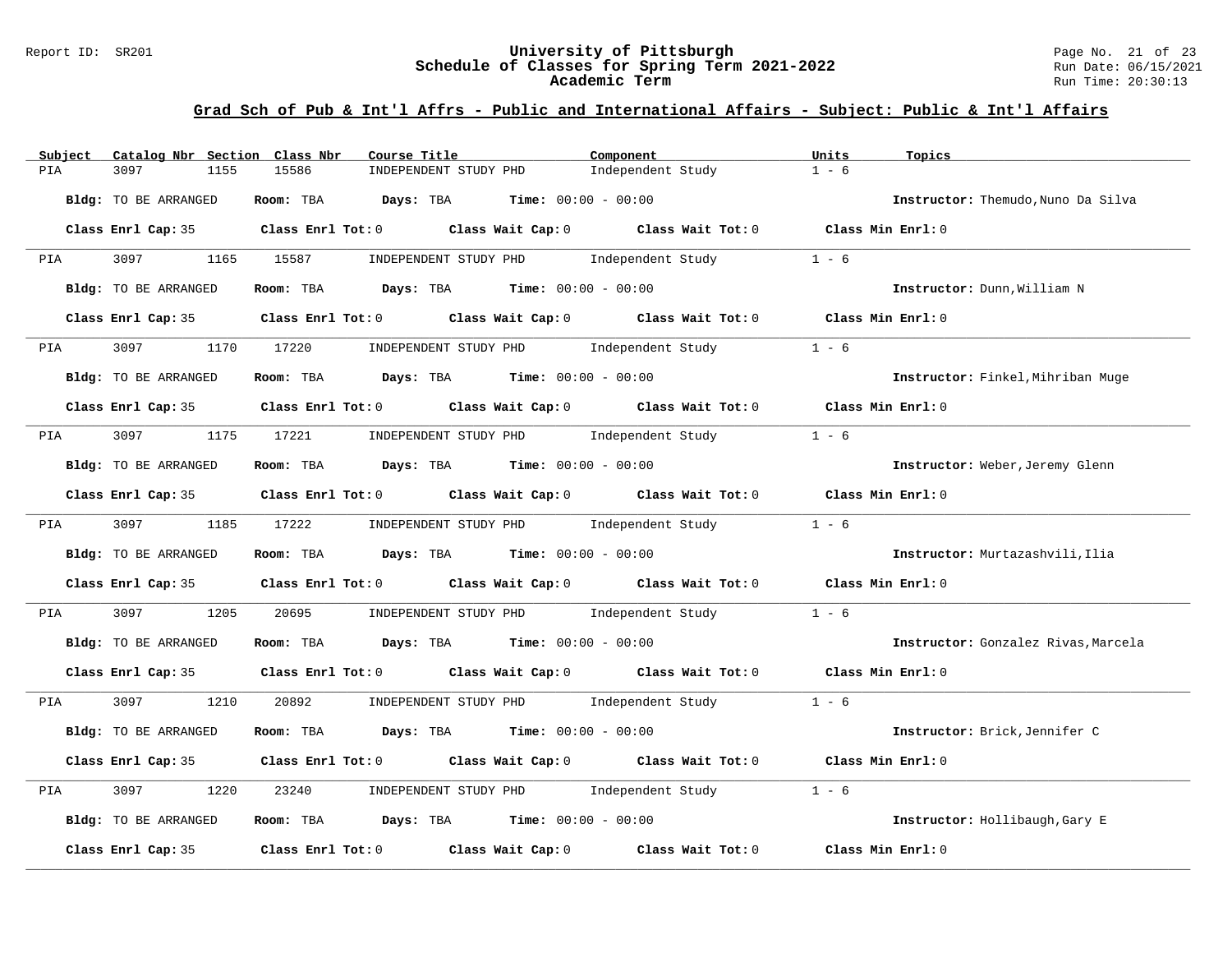| PIA | 3097<br>1225                | 26579<br>INDEPENDENT STUDY PHD                                                                     | Independent Study | $1 - 6$                           |
|-----|-----------------------------|----------------------------------------------------------------------------------------------------|-------------------|-----------------------------------|
|     | Bldg: TO BE ARRANGED        | Days: TBA Time: 00:00 - 00:00<br>Room: TBA                                                         |                   | Instructor: Mendeloff, John       |
|     | Class Enrl Cap: 35          | Class Enrl Tot: $0$ Class Wait Cap: $0$ Class Wait Tot: $0$ Class Min Enrl: $0$                    |                   |                                   |
| PIA | 1230<br>3097                | INDEPENDENT STUDY PHD 1ndependent Study<br>26580                                                   |                   | $1 - 6$                           |
|     | Bldg: TO BE ARRANGED        | <b>Days:</b> TBA <b>Time:</b> $00:00 - 00:00$<br>Room: TBA                                         |                   | Instructor: Seybolt, Taylor B     |
|     | Class Enrl Cap: 35          | Class Enrl Tot: $0$ Class Wait Cap: $0$ Class Wait Tot: $0$ Class Min Enrl: $0$                    |                   |                                   |
| PIA | 1240<br>3097                | 26581<br>INDEPENDENT STUDY PHD                                                                     | Independent Study | $1 - 6$                           |
|     | <b>Bldg:</b> TO BE ARRANGED | $\texttt{Days:}$ TBA $\texttt{Time:}$ 00:00 - 00:00<br>Room: TBA                                   |                   | Instructor: McCreery, John Andrew |
|     | Class Enrl Cap: 35          | Class Enrl Tot: $0$ Class Wait Cap: $0$ Class Wait Tot: $0$ Class Min Enrl: $0$                    |                   |                                   |
| PIA | 3097<br>1245                | INDEPENDENT STUDY PHD 1ndependent Study<br>26582                                                   |                   | $1 - 6$                           |
|     | Bldg: TO BE ARRANGED        | <b>Days:</b> TBA <b>Time:</b> $00:00 - 00:00$<br>Room: TBA                                         |                   | Instructor: Williams, Philip      |
|     | Class Enrl Cap: 35          | Class Enrl Tot: 0 $\qquad$ Class Wait Cap: 0 $\qquad$ Class Wait Tot: 0 $\qquad$ Class Min Enrl: 0 |                   |                                   |
|     |                             |                                                                                                    |                   |                                   |
| PIA | 3099<br>1010                | 12978<br>DISSERTATION PHD                                                                          | Thesis Research   | $1 - 6$                           |
|     | <b>Bldg:</b> TO BE ARRANGED | <b>Days:</b> TBA <b>Time:</b> $00:00 - 00:00$<br>Room: TBA                                         |                   | Instructor: Rizzi. Michael T      |